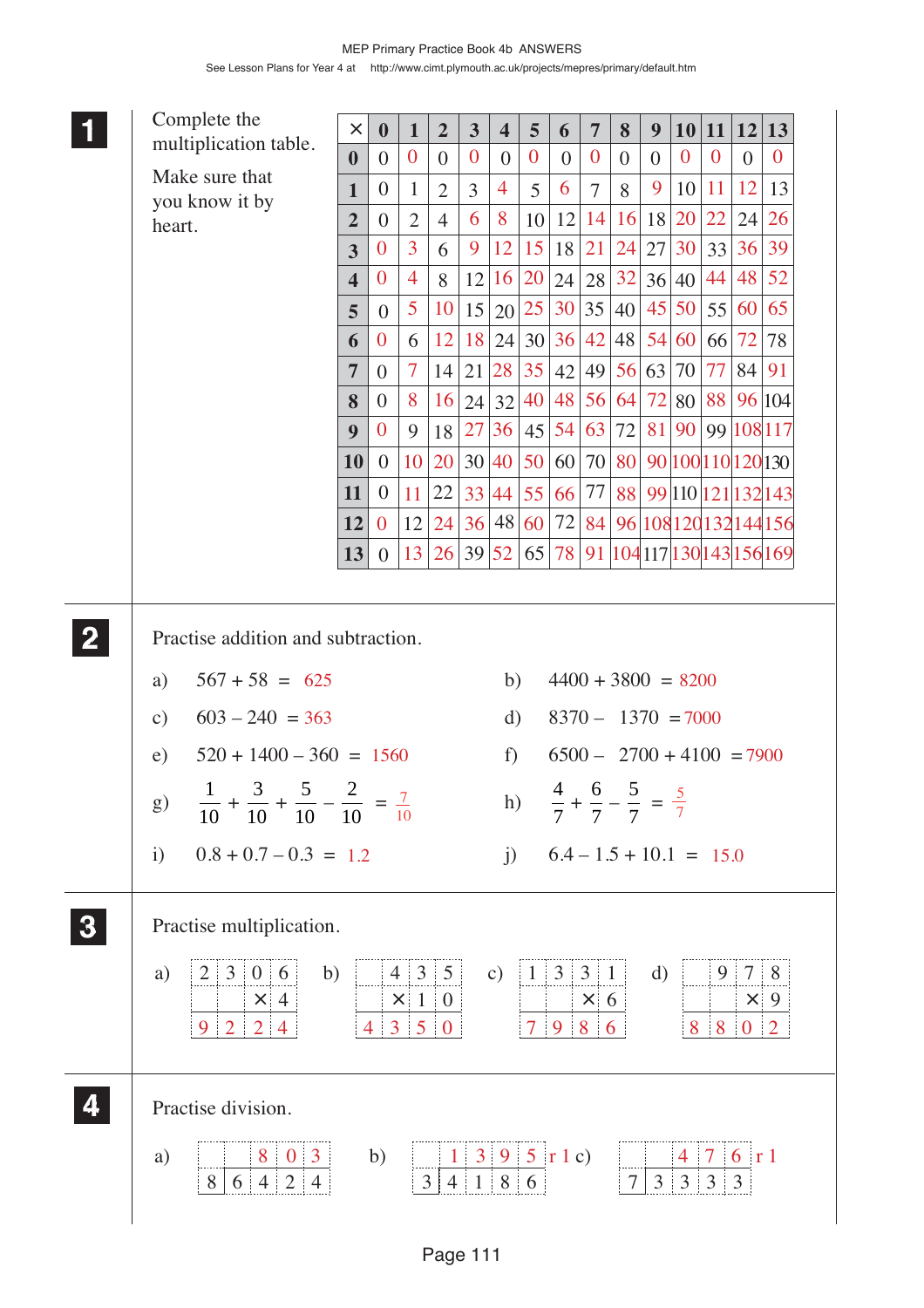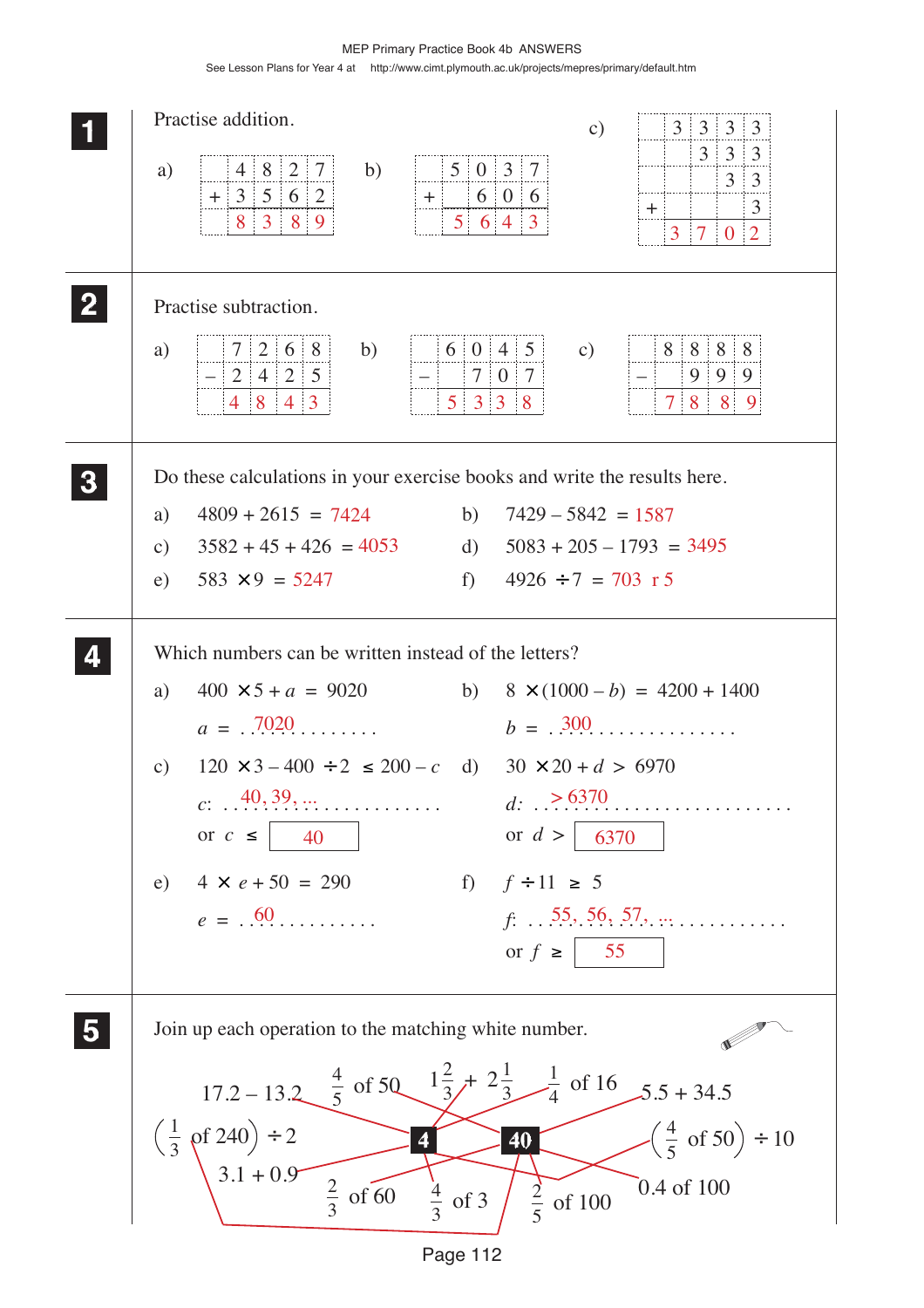MEP Primary Practice Book 4b ANSWERS See Lesson Plans for Year 4 at http://www.cimt.plymouth.ac.uk/projects/mepres/primary/default.htm

| <i>Elephant</i> drank 4 more litres of water than <i>Rhino</i> . Complete the table.                                                                                                                                                                                                                                                      |
|-------------------------------------------------------------------------------------------------------------------------------------------------------------------------------------------------------------------------------------------------------------------------------------------------------------------------------------------|
| 31 litres 12.9 litres 1630 cl $\left  \right $ 16 $\frac{3}{4}$ litres 16.2 litres 14.40 litres<br>32 litres                                                                                                                                                                                                                              |
| 8900 ml $\left  12.3 \text{ litres} \right $ $12\frac{3}{4}$ litres $\left  32.2 \text{ litres} \right $<br>28 litres<br>$27$ litres<br>10.40 litres                                                                                                                                                                                      |
| $E = R + 4$ litres $R = E - 4$ litres<br>4 litres = $E - R$<br>Rule:                                                                                                                                                                                                                                                                      |
| Solve these problems in your exercise book.<br>Liz has £5.60 and Sandra has £4.90. Who has more and how much more?<br>a)<br>Liz has 70 p more than Sandra.<br>Ben and Danny have £70 altogether. Ben has £6.80 more than Danny.<br>b)<br>How much money does each boy have?                                                               |
| Danny has £31.60; Ben has £38.40                                                                                                                                                                                                                                                                                                          |
| Use the numbers in the clown to write subtractions.<br>3.5<br>The difference should be the number in his hat.<br>$\circ$<br>$13\frac{1}{2} - 10 = 3\frac{1}{2} = 3.5$<br>5.9<br>10<br>$9.4 - 5.9 = 3.5$<br>$6.2 - 2.7 = 3.5$<br>6.2<br>9.4<br>$5.9 - 2\frac{4}{10} = 5.9 - 2.4 = 3.5$<br>$2\frac{4}{10}$<br>1.9<br>$13\frac{1}{2}$<br>2.7 |
| A bee flies steadily at 0.20 m per second. Complete the table. Write the rule.<br>Time<br>$\overline{3}$<br>5<br>12<br>8<br>$\overline{2}$<br>$\overline{4}$<br>$\overline{0}$<br>10<br>100<br>$\mathbf{1}$<br>(seconds)                                                                                                                  |
| Distance<br>0.20<br>0.60   0.80  <br>$\overline{2}$<br>0.40<br>$\mathbf{1}$<br>$\boldsymbol{0}$<br>2.40<br>20<br>1.6<br>(m)<br>$rac{1}{5}$<br>$5 = T \div D$<br>$= D \div T$<br>$T = D \times 5$<br>$D = T \div 5$                                                                                                                        |
| 1 kg of oranges costs £2.08. Complete the table to show the cost of several kg.<br>Quantity of                                                                                                                                                                                                                                            |
| $2\frac{1}{2}$<br>$\overline{3}$<br>5<br>$\overline{2}$<br>$\overline{7}$<br>8<br>(in kg)<br>$\overline{4}$<br>6<br>9<br>10<br>$\mathbf{1}$<br>832   1040   1248   1456   1664   1872   2080   520<br>Price $(in p)$<br>624<br>208<br>416                                                                                                 |
| 8.32 10.4 12.48 14.56 16.64 18.72 20.80 5.2<br>4.16<br>6.24<br>Price $(in f)$<br>2.08                                                                                                                                                                                                                                                     |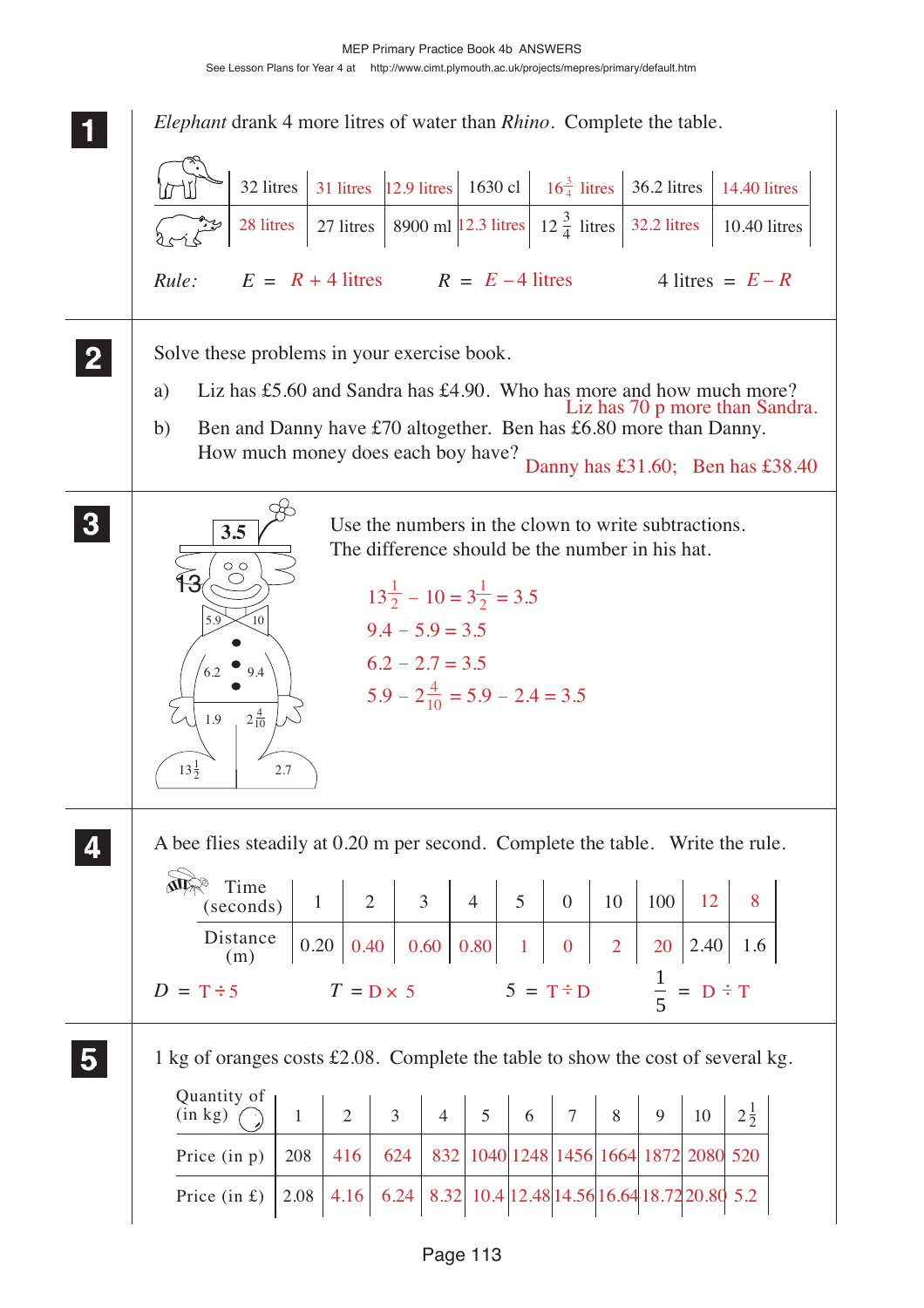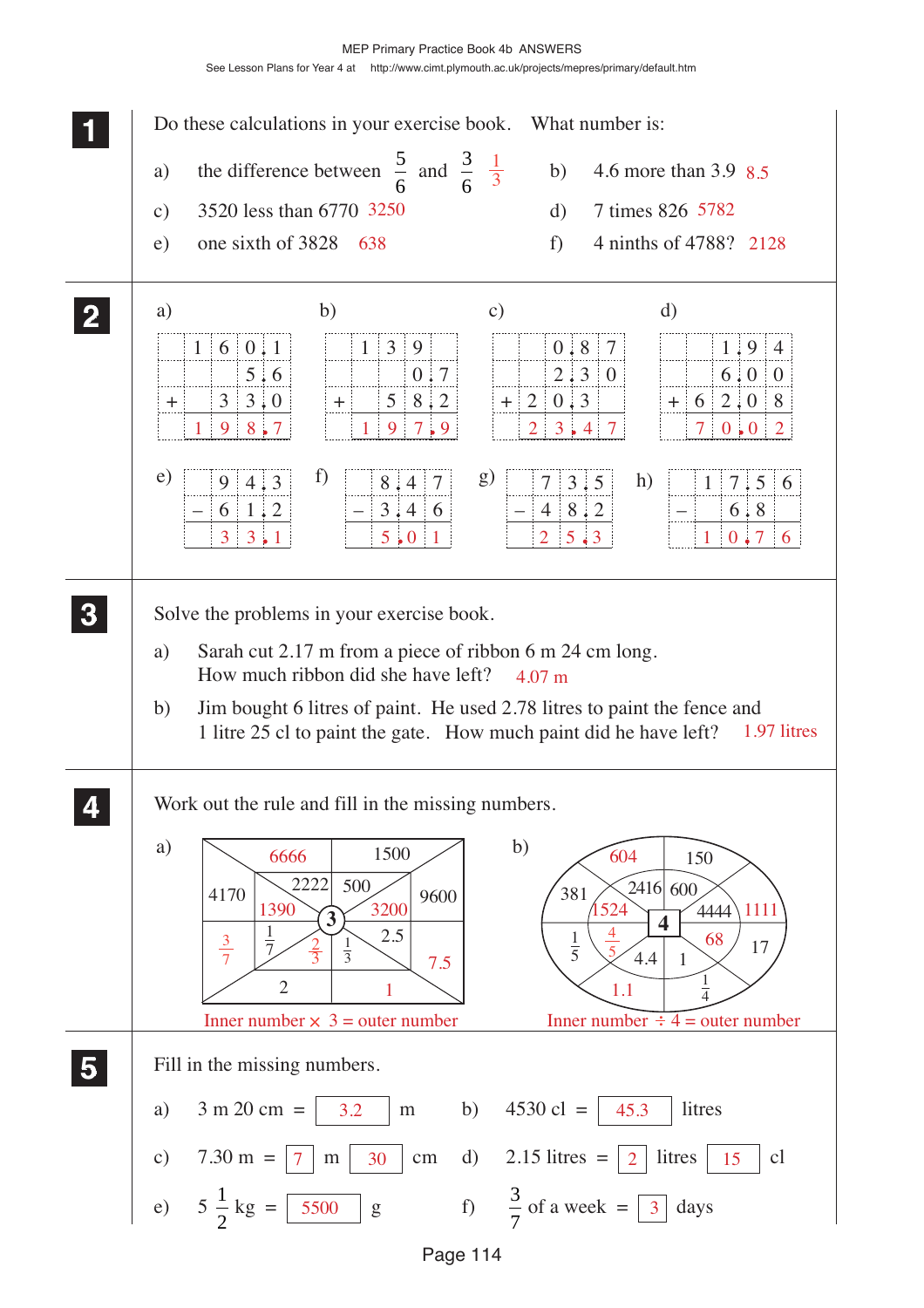MEP Primary Practice Book 4b ANSWERS See Lesson Plans for Year 4 at http://www.cimt.plymouth.ac.uk/projects/mepres/primary/default.htm

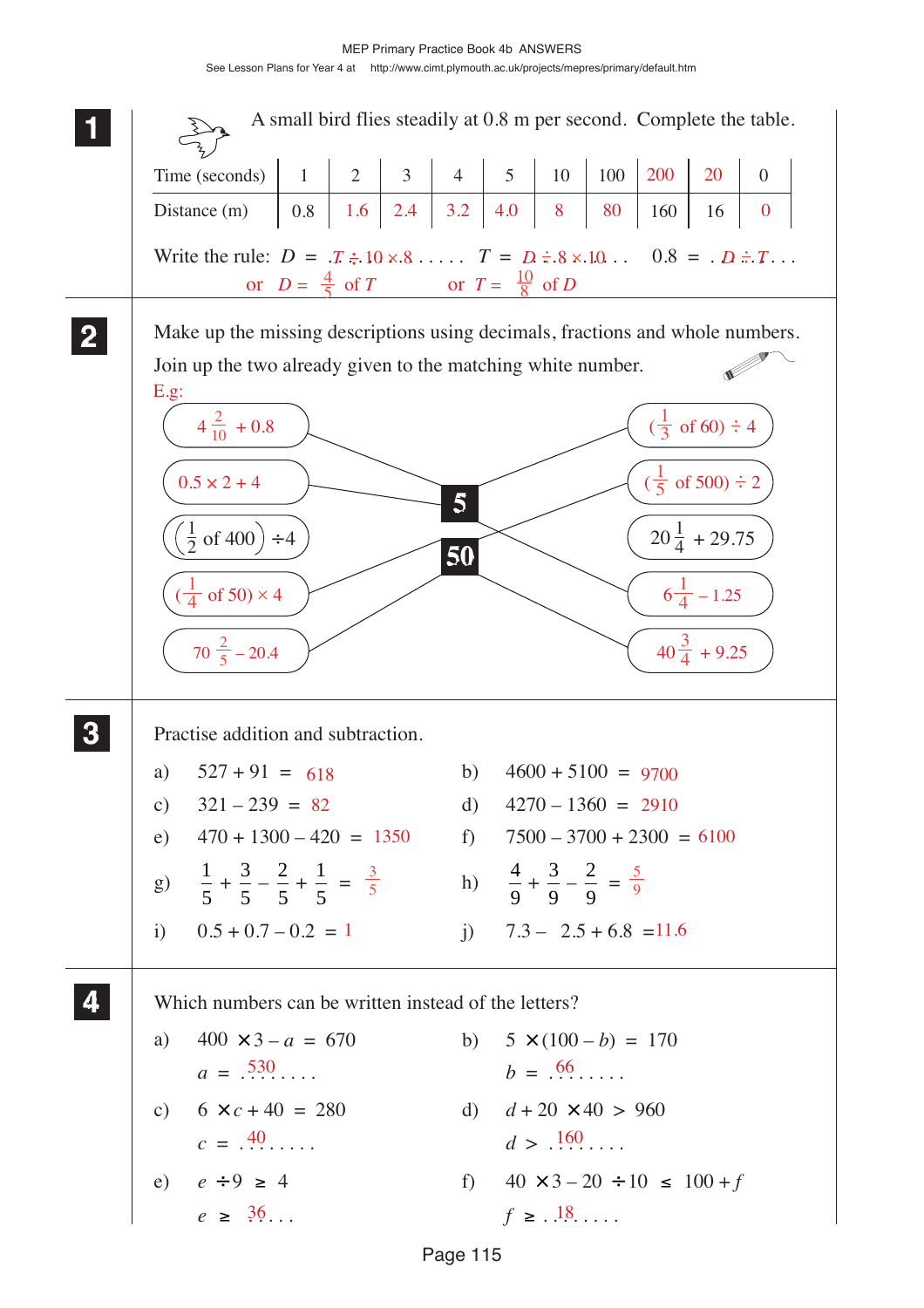An art gallery put on an exhibition of paintings by a famous artist. The graph shows the number of visitors (rounded to the nearest 1000) each month for a year.



Page 116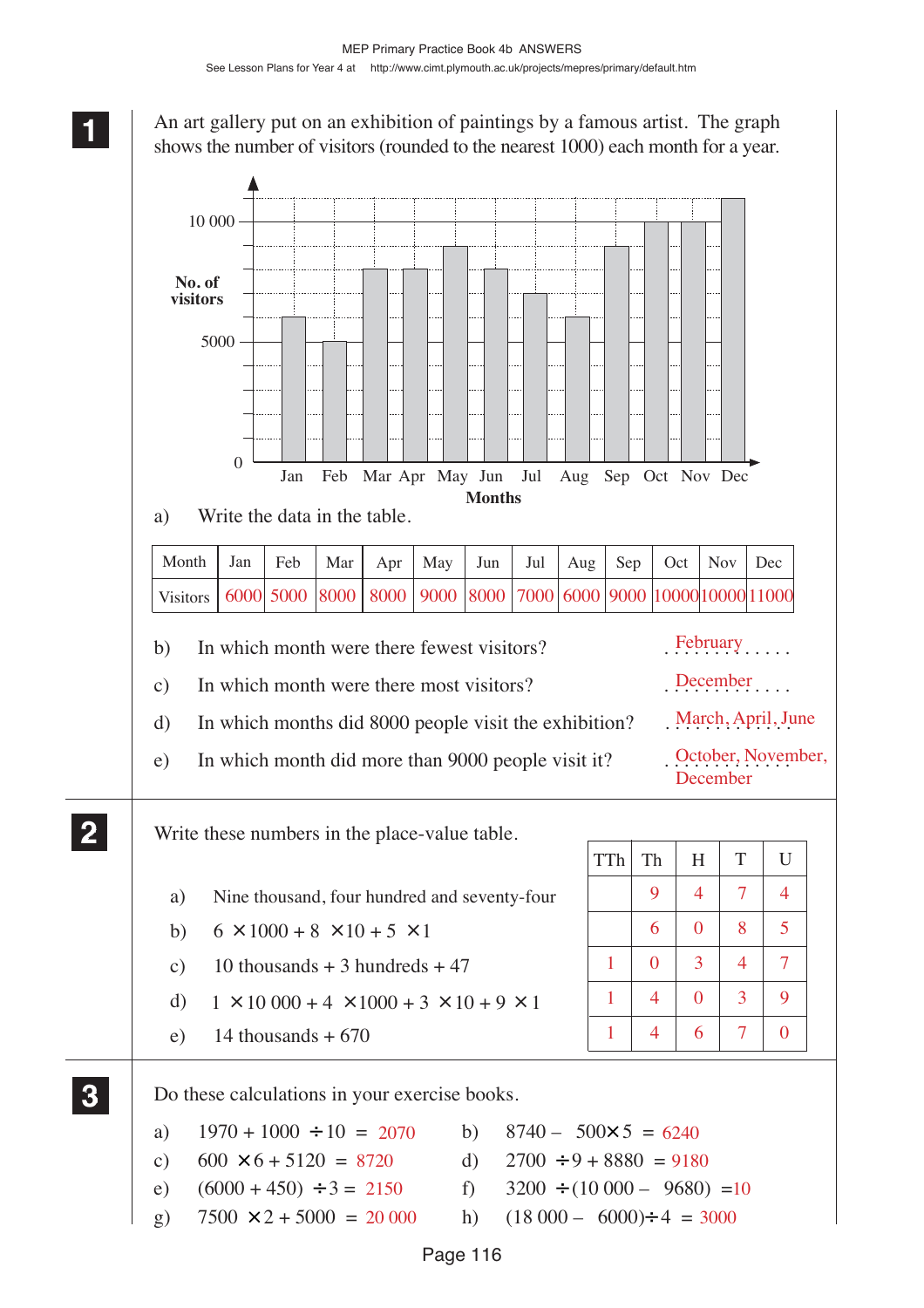|              |                                                                                                                                         | Number                   | Nearest 10                                    | Nearest 100    | Nearest 1000                                                                                          |
|--------------|-----------------------------------------------------------------------------------------------------------------------------------------|--------------------------|-----------------------------------------------|----------------|-------------------------------------------------------------------------------------------------------|
|              | Round each<br>number to the                                                                                                             | $3484 \approx$           | 3480                                          | 3500           | 3000                                                                                                  |
|              | nearest 10, 100                                                                                                                         | $6584 \approx$           | 6580                                          | 6600           | 7000                                                                                                  |
|              | and 1000.                                                                                                                               | $9046 \approx$           | 9050                                          | 9000           | 9000                                                                                                  |
|              |                                                                                                                                         |                          |                                               |                |                                                                                                       |
|              | Follow the                                                                                                                              | 9951 $\approx$           | 9950                                          | 10 000         | 10 000                                                                                                |
|              | example.                                                                                                                                | $10078 \approx$          | 10 080                                        | 10 100         | 10 000                                                                                                |
|              |                                                                                                                                         | $15305 \approx$          | 15 3 10                                       | 15 300         | 15 000                                                                                                |
| $\mathbf{2}$ | The numbers marked on the number lines have been rounded to the<br>nearest 10, 100 or 1000. Join them up to the correct rounded number. |                          |                                               |                |                                                                                                       |
|              | 3560                                                                                                                                    |                          | <b>3900</b>                                   | 3600           |                                                                                                       |
|              |                                                                                                                                         | ∩                        |                                               |                |                                                                                                       |
|              |                                                                                                                                         |                          |                                               |                |                                                                                                       |
|              | 3500<br>3550                                                                                                                            | 3600<br>3650             | 3700<br>3750                                  | 3800<br>3850   | 3900<br>3950                                                                                          |
|              |                                                                                                                                         |                          | 3590                                          |                | 7000                                                                                                  |
|              |                                                                                                                                         |                          |                                               |                |                                                                                                       |
|              |                                                                                                                                         |                          |                                               |                |                                                                                                       |
|              | 3550<br>3555                                                                                                                            | 3565<br>3560             | 3570<br>3575                                  | 3585<br>3580   | 3595<br>3590                                                                                          |
|              |                                                                                                                                         |                          | 4000                                          |                |                                                                                                       |
|              |                                                                                                                                         |                          |                                               |                |                                                                                                       |
|              | 3000<br>3500                                                                                                                            | 4500<br>4000             | 5500<br>5000                                  | 6500<br>6000   | 7500<br>7000                                                                                          |
|              | Complete the diagrams to show each number's <b>prime factors</b> .                                                                      |                          |                                               |                | 6000                                                                                                  |
|              |                                                                                                                                         |                          |                                               |                |                                                                                                       |
|              | 60                                                                                                                                      |                          | 600                                           |                | 100<br>60                                                                                             |
|              |                                                                                                                                         |                          |                                               |                |                                                                                                       |
|              | O                                                                                                                                       | 10                       | 10<br>60                                      |                | 10<br>10<br>10                                                                                        |
|              |                                                                                                                                         |                          |                                               |                |                                                                                                       |
|              | 3                                                                                                                                       | 5 <sup>2</sup><br>6      | 10<br>$\overline{2}$                          | $\overline{5}$ |                                                                                                       |
|              |                                                                                                                                         | (3)<br>$\left( 2\right)$ | (5)<br>$\left( 2\right)$                      |                |                                                                                                       |
|              |                                                                                                                                         |                          |                                               |                |                                                                                                       |
|              |                                                                                                                                         |                          |                                               |                |                                                                                                       |
|              | List in order in your exercise books all the natural factors of these numbers.                                                          |                          |                                               |                |                                                                                                       |
|              | Write the factors in pairs, horizontally (as shown below) or vertically.                                                                |                          |                                               |                |                                                                                                       |
|              |                                                                                                                                         |                          |                                               |                |                                                                                                       |
|              | 60:<br>a)                                                                                                                               |                          | $1, 2, 3, 4, 5, 6, 10, 12, 15, 20, 30, 60$    |                |                                                                                                       |
|              | 600:<br>b)                                                                                                                              |                          |                                               | 150,200        | $1, 2, \frac{3,4,5,6,8,10,12}{1,2,3,4,5,6,8,10,12}$ , 300, 600 $15,20,24,25,30,40,50,60,75,100,120$ , |
|              | 6000:<br>$\mathbf{c})$                                                                                                                  |                          | $1, 2, 3, 4, 5, 6, 8, 10, 12, .$ , 3000, 6000 |                |                                                                                                       |
|              |                                                                                                                                         | 15,16                    | Page 117                                      |                | 20, 24, 25, 30, 40, 48, 50, 60, 75, 80, 100,<br>120, 125, 150, 200, 240, 250, 300, 375, 400,          |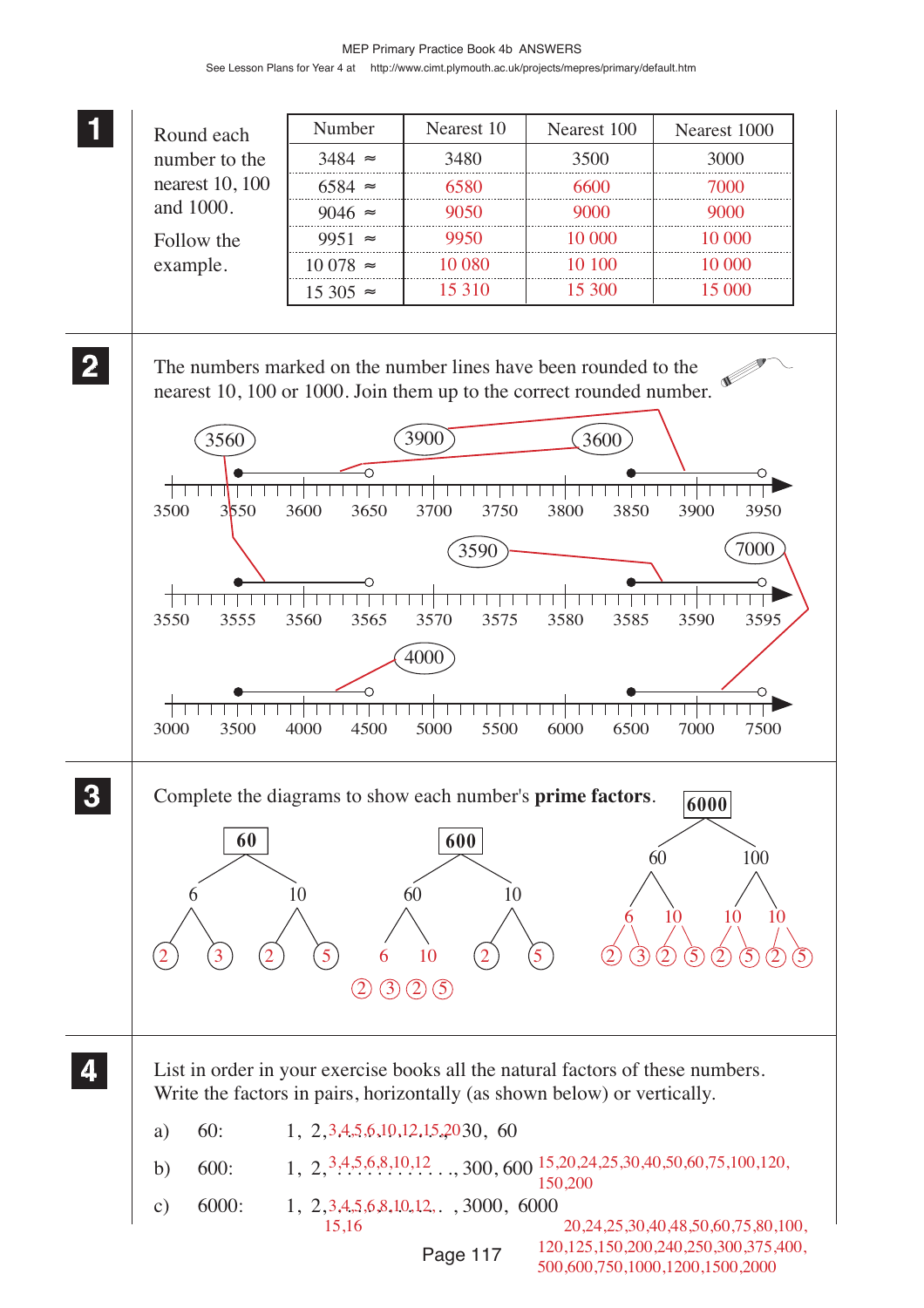**1 11 <sup>11</sup>** Write these numbers as digits. Colour the even numbers. Tick the numbers which are divisible by 3. a) 5 thousands + 7 hundreds + 6 units =  $\|$ 5706 b) 6 thousands  $+ 8$  tens  $=$  6080 c) 3 thousands + 4 hundreds + 9 tens + 1 unit = 3491 d) 16 hundreds + 2 tens =  $\begin{vmatrix} 1620 \end{vmatrix}$ e) 13 thousands + 7 hundreds + 11 tens =  $\parallel$  13810 **2 22 2** Add 1, 10, 100 Number + 1  $+ 10$   $+ 100$   $+ 1000$ and 1000 to the 5999 6000 6009 6099 6999 numbers in the table. 6899 6900 6909 6999 7899 4099 4100 4109 4199 5099 7009 7010 7019 7109 8009 **3 33** Do the calculations in the easiest order. **33** a)  $1720 + 470 + 280 + 530 = 2000 + 1000 = (3000$ b)  $3 \times 5 \times 70 \times 20 = 210 \times 100 = 210000$ c)  $7100 + 730 + 900 + 170 = 8000 + 900 = 8900$ d)  $2 \times 7 \times 50 \times 9 = 100 \times 63 = 6300$ **CONTRACTOR** Circle the numbers which are exactly divisible by 1000. **4 44**  $rac{5}{6}$ b)  $\frac{1}{3}$  $\frac{1}{3}$  c)  $\frac{5}{6}$ Each rectangle is 1 unit. Colour: a) **44** E.g. How much did you colour altogether?  $1\frac{11}{12}$ . . . . . . . . . . . . . . . . . . . . . . . . . . . . **5 55** This line segment is 1 unit long.  $\Box$ **55** Write the lengths of these line segments as a fraction and as a decimal.  $\frac{7}{10} = 0.7$   $\frac{3}{10} = 0.3$   $\frac{5}{10} = 0.5$ a)  $\mapsto \frac{10}{10} + \mapsto \mapsto$  b)  $\stackrel{10}{\mapsto} + \mapsto$  c)  $\frac{1}{10} = 0.1$ d)  $\mapsto$   $\frac{12}{10} = 1 \frac{2}{10} = 1.2$  e) What is the total length of the 5 line segments?  $\frac{2\frac{8}{10}}{10}$ ..................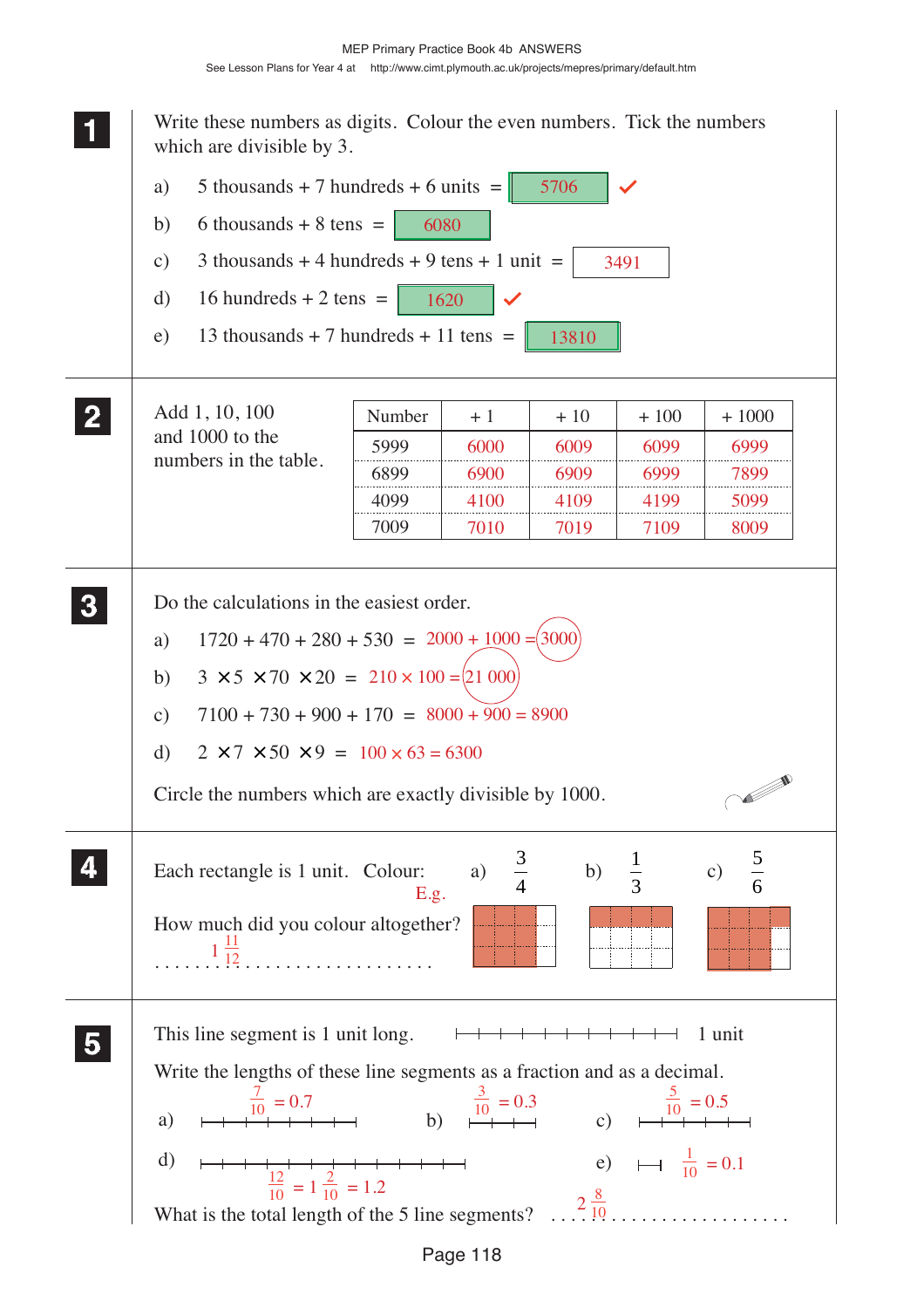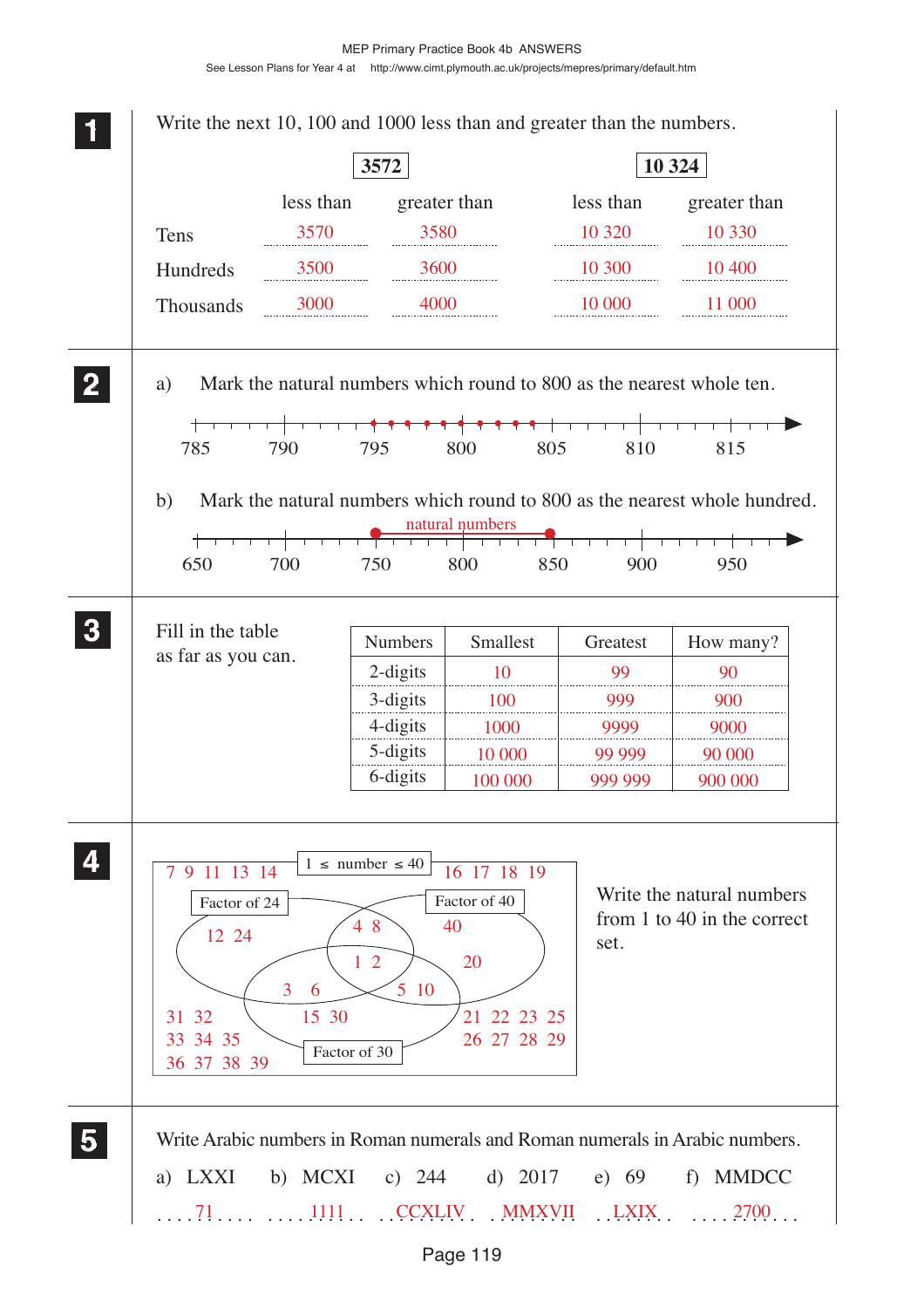MEP Primary Practice Book 4b ANSWERS See Lesson Plans for Year 4 at http://www.cimt.plymouth.ac.uk/projects/mepres/primary/default.htm

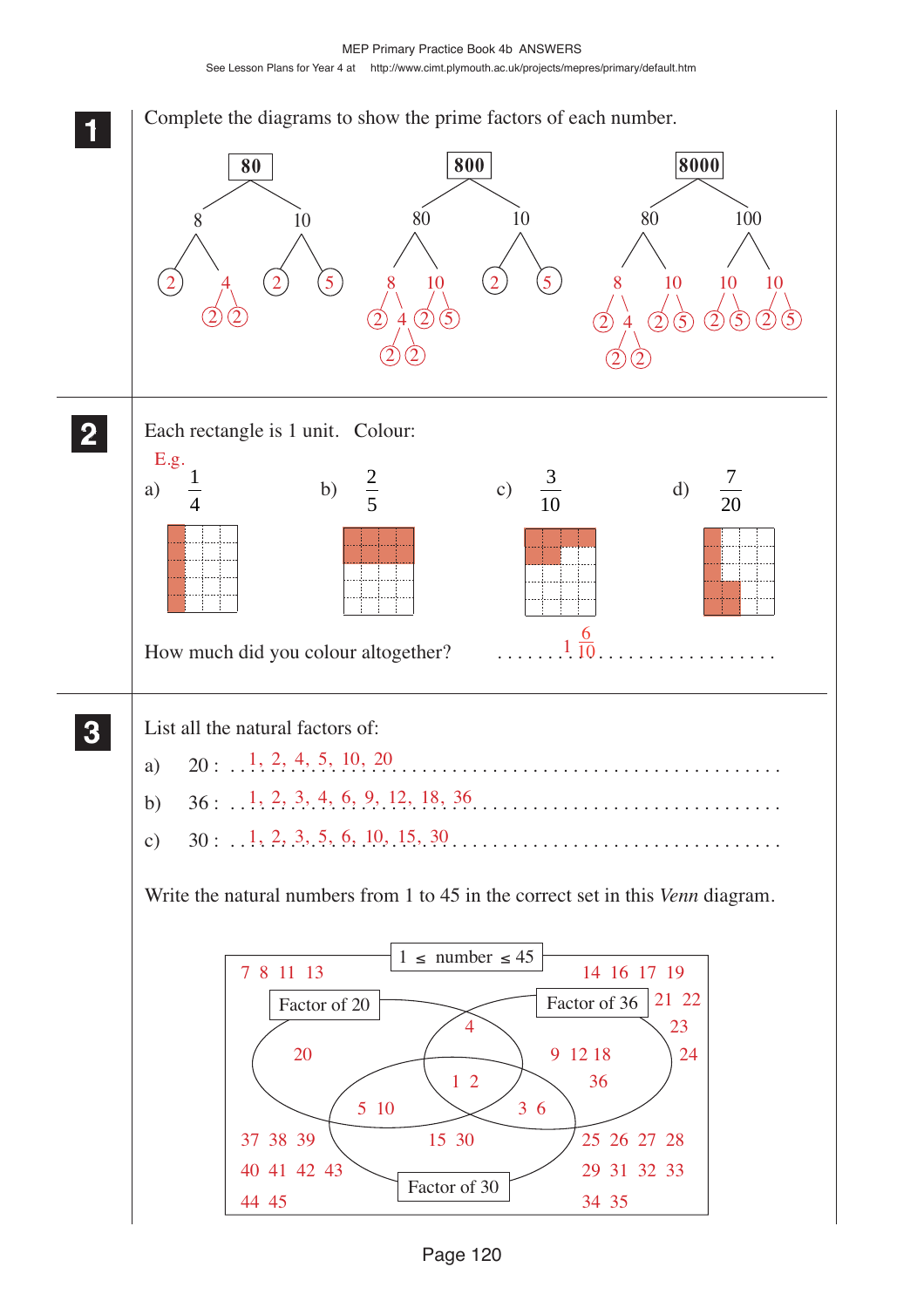|              |               | Do the calculations in your exercise book. Write only the results here.                                                                                                                                                                                                                      |                         |
|--------------|---------------|----------------------------------------------------------------------------------------------------------------------------------------------------------------------------------------------------------------------------------------------------------------------------------------------|-------------------------|
|              | a)            | Which number is 1530 less than 4390?                                                                                                                                                                                                                                                         | 2860                    |
|              | b)            | Which number is added to 4850 to make 10 000?                                                                                                                                                                                                                                                | 5150                    |
|              | $\mathbf{c})$ | Which number is 4 times 534 ?                                                                                                                                                                                                                                                                | 2136                    |
|              | d)            | Which number is a quarter of 5340?                                                                                                                                                                                                                                                           | 1335                    |
|              | e)            | Which number is the sum of 347 and 2430?                                                                                                                                                                                                                                                     | 2777                    |
|              | f)            | Which number is the quotient of 5400 and 9?                                                                                                                                                                                                                                                  | 600                     |
| $\mathbf{2}$ |               | Do the calculations in your exercise book. Write only the results here.                                                                                                                                                                                                                      |                         |
|              | a)            | Add up the natural numbers which are not less than 1375<br>and not more than 1378.                                                                                                                                                                                                           | 5506                    |
|              | b)            | Multiply the natural numbers which are greater than<br>or equal to 8 and less than 12.                                                                                                                                                                                                       | 7920                    |
| $\mathbf{3}$ | a)            | List the natural numbers which round to 4250 to the nearest ten and<br>$\ldots$ , 4246, 4248, 4250, 4252, 4254,<br>are even numbers<br>$\mathbf{i}$                                                                                                                                          |                         |
|              | b)            | ii)<br>In your exercise book list the natural numbers which round to 7600 to the<br>nearest hundred and                                                                                                                                                                                      |                         |
|              |               | have only odd digits<br>have the digit 1 in the tens column.<br>$\mathbf{i}$<br>$\ddot{\mathbf{i}}$<br>7551, 7553, 7555, 7557, 7559, 7571, 7573, 7575,<br>7610, 7611, 7612, 7613, 7614, 7615, 7616,<br>7577, 7579, 7591, 7593, 7595, 7597, 7599<br>7617, 7618, 7619                          |                         |
|              |               | Solve this problem in your exercise book. Write only the answer here.<br>We have two iron pipes, each $6 \text{ m } 40 \text{ cm } \log$ . Then we weld a 1 m length of<br>pipe to one of them and an 80 cm length of pipe to the other.<br>How much longer will one pipe be than the other? | $20 \text{ cm}$         |
|              |               | Solve the problem in your exercise book. Write only the answers here.                                                                                                                                                                                                                        |                         |
|              |               | When they were born, Peter weighed $2800$ g and Jill weighed $3$ kg $250$ g.                                                                                                                                                                                                                 |                         |
|              | a)            | Who was heavier at birth and by how much?                                                                                                                                                                                                                                                    | $\ldots$ Jill, by 450 g |
|              | b)            | Within a month, both babies had put on 400 g in weight.<br>Which baby was heavier now and by how much? Same gain, so Jill by 450 g                                                                                                                                                           |                         |
|              |               |                                                                                                                                                                                                                                                                                              |                         |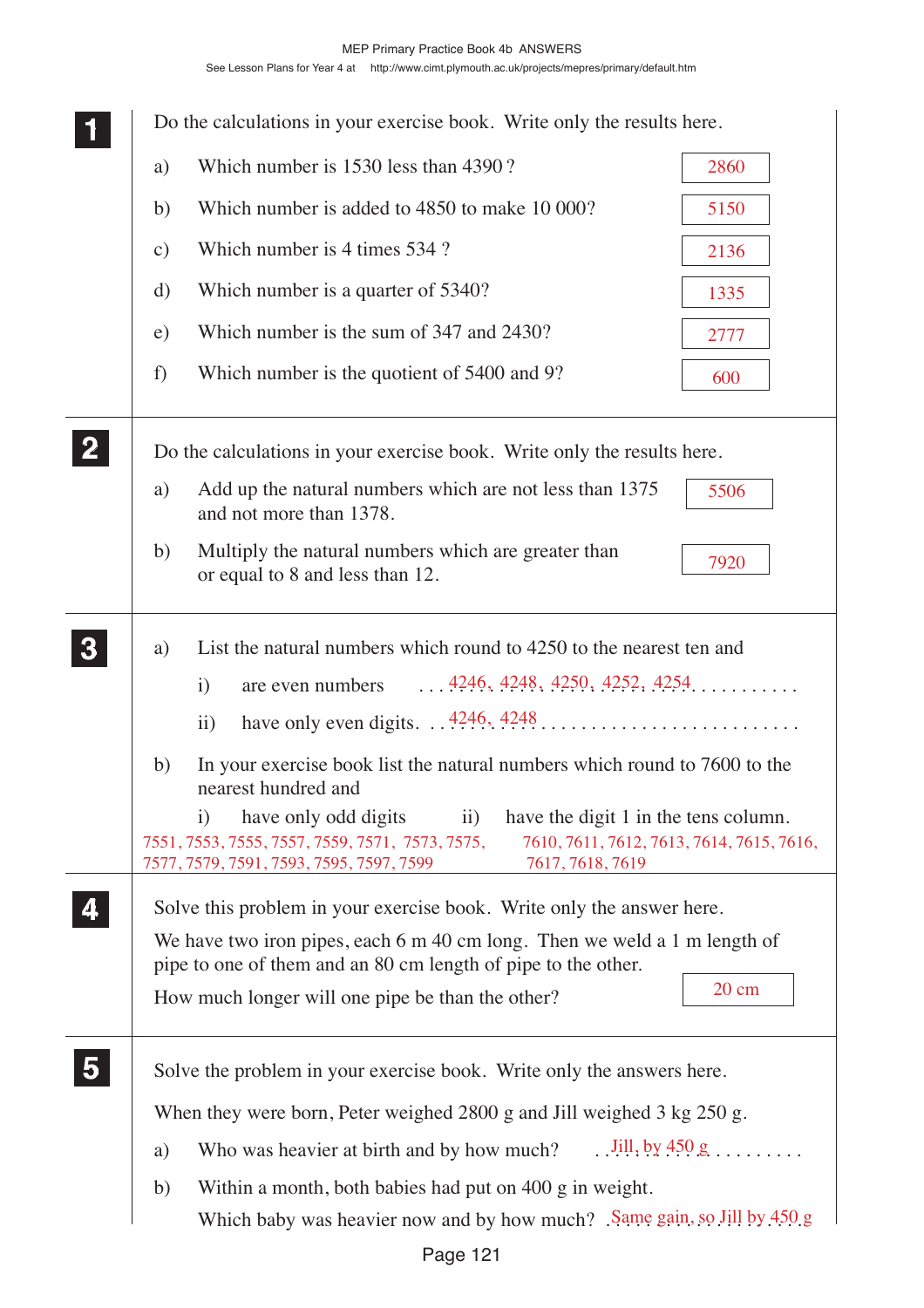

Page 122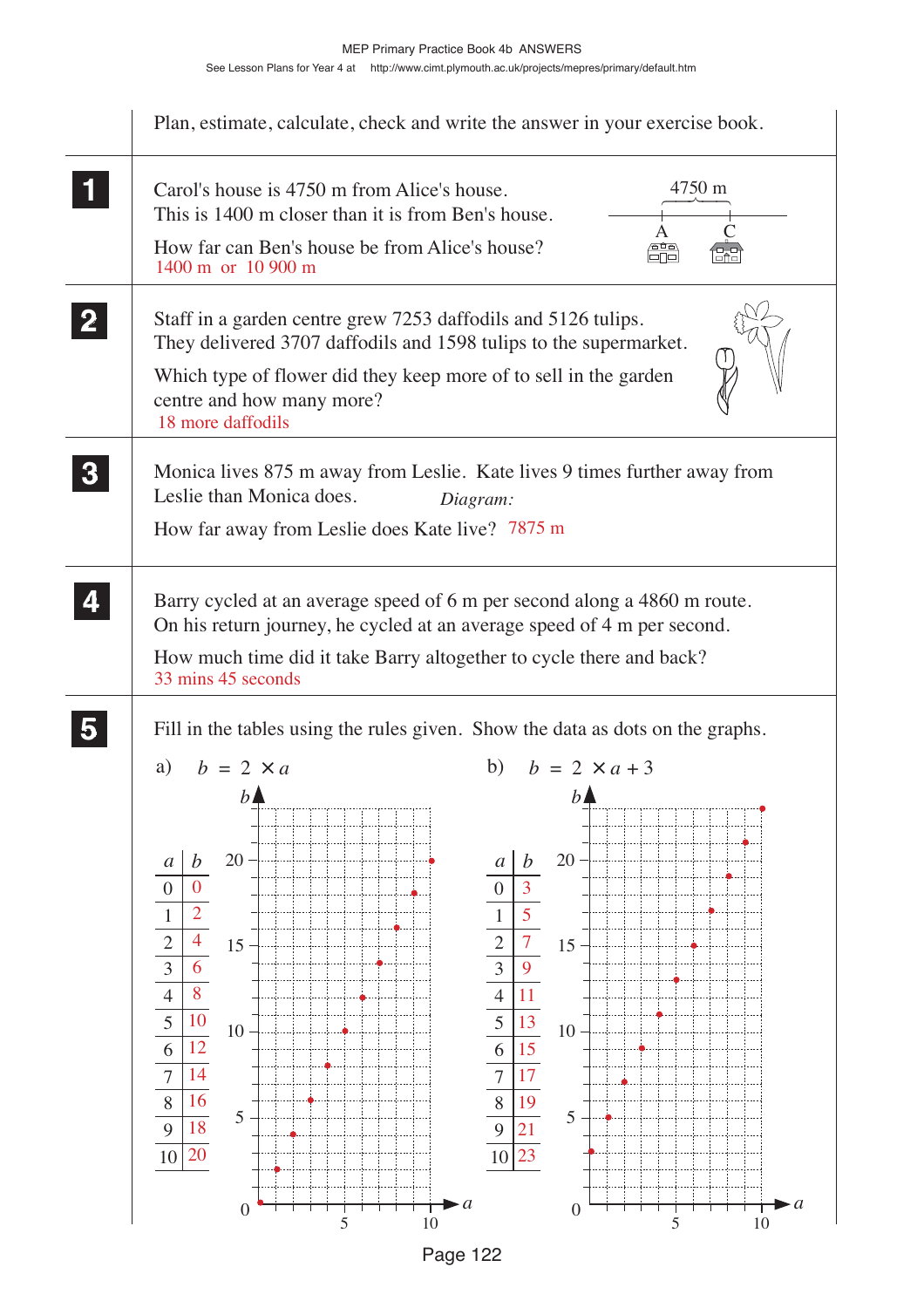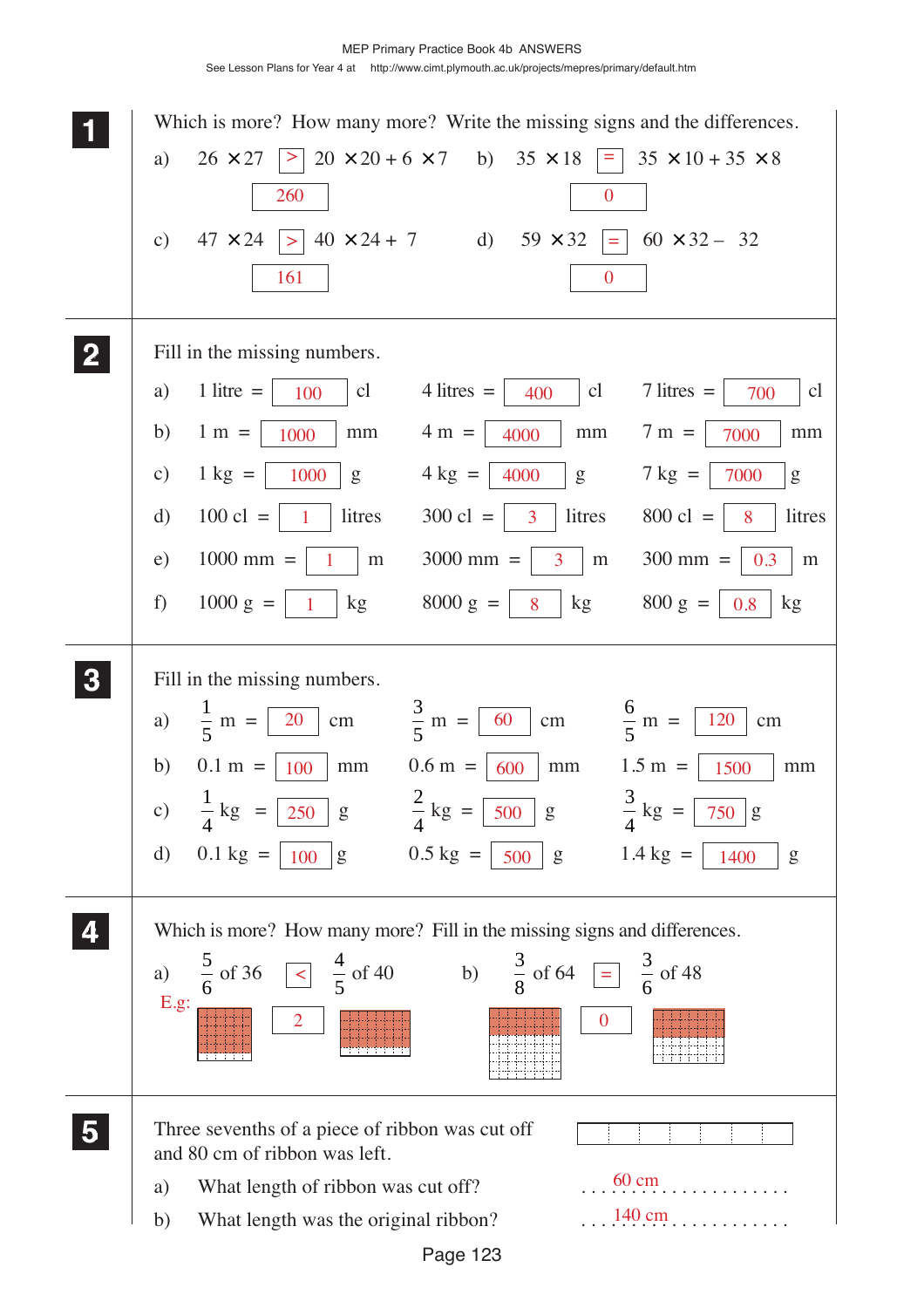|   |                                                | How much time has passed between:                       |                                 |                    |                                                                                                                                                                                                                                 |                                   |                      |                                                                                                                                                                |  |
|---|------------------------------------------------|---------------------------------------------------------|---------------------------------|--------------------|---------------------------------------------------------------------------------------------------------------------------------------------------------------------------------------------------------------------------------|-----------------------------------|----------------------|----------------------------------------------------------------------------------------------------------------------------------------------------------------|--|
|   | a)                                             |                                                         |                                 |                    | 1 January and 15 March in year which is not a leap year:                                                                                                                                                                        |                                   |                      |                                                                                                                                                                |  |
|   |                                                | $\frac{days}{}$<br>74                                   | 10                              | weeks              | $\frac{days}{}$ =<br>$\overline{4}$                                                                                                                                                                                             | $\overline{2}$                    | months               | $\langle \text{days} \rangle$<br>14                                                                                                                            |  |
|   | b)                                             | 20 May and 10 September:                                |                                 |                    |                                                                                                                                                                                                                                 |                                   |                      |                                                                                                                                                                |  |
|   | 114                                            | $\frac{days}{}$                                         | 16                              | weeks $\vert$ 2    |                                                                                                                                                                                                                                 | days $=$ $\begin{array}{ c c }$ 3 | months               | $\langle$ days<br>21                                                                                                                                           |  |
|   | $\mathbf{c})$                                  | 20 August and 24 December?                              |                                 |                    |                                                                                                                                                                                                                                 |                                   |                      |                                                                                                                                                                |  |
|   | 127                                            | $\frac{days}{ }$ =                                      | 18                              | weeks              | $\frac{days}{}$                                                                                                                                                                                                                 | $\overline{4}$                    | months               | $\left<$ days <sup><math>\star</math></sup><br>$\overline{4}$<br>* Counting on a calendar and including the first and the last day.                            |  |
|   |                                                |                                                         |                                 |                    | 12 minutes after that. List the times that the first 10 buses leave the depot.                                                                                                                                                  |                                   |                      | The first bus in the morning leaves the depot at $05:30$ and then buses leave every<br>$05:30, 05:42, 05:54, 06:06, 06:18, 06:30, 06:42, 06:54, 07:06, 07:18.$ |  |
|   |                                                | Write these time intervals in increasing order.         |                                 |                    | $\frac{3}{4}$ hour, $1\frac{1}{4}$ hours, 1 hour 10 minutes, $\frac{1}{3}$ hour, 25 minutes, $\frac{2}{3}$ hour<br>$\frac{1}{3}$ hour < 25 mins < $\frac{2}{3}$ hour < $\frac{3}{4}$ hour < 1 hr 10 mins < $1\frac{1}{4}$ hours |                                   |                      |                                                                                                                                                                |  |
|   | Fill in the table.                             |                                                         |                                 |                    |                                                                                                                                                                                                                                 |                                   |                      |                                                                                                                                                                |  |
|   |                                                |                                                         |                                 |                    | <b>Amount of time</b>                                                                                                                                                                                                           |                                   |                      |                                                                                                                                                                |  |
|   | Part                                           | 1 hour                                                  | 2 hours                         | 5 hours            | 6 hours                                                                                                                                                                                                                         | 8 hours                           | 9 hours              | 10 hours                                                                                                                                                       |  |
|   | of it                                          | 30 min                                                  | 1 hour                          | 2 hr 30            | 3 hours                                                                                                                                                                                                                         | 4 hours                           | 4 hr 30              | 5 hours                                                                                                                                                        |  |
|   | $\frac{1}{2}$                                  | $15$ min                                                | 30 min                          | 1 hr 15            | 1 hr 30                                                                                                                                                                                                                         | 2 hours                           | 2 hr 15              | 2 hr 30                                                                                                                                                        |  |
|   | $\frac{1}{4}$                                  | $12 \text{ min}$                                        | 24 min                          | 1 <sub>hr</sub>    | 1 hr 12                                                                                                                                                                                                                         | 1 hr 36                           | 1 hr 48              | 2 hours                                                                                                                                                        |  |
|   | $\frac{1}{5}$                                  | 6 min                                                   | 12 min                          | 30 min             | <b>36 min</b>                                                                                                                                                                                                                   | 48 min                            | 54 min               | 1 hour                                                                                                                                                         |  |
|   | $\frac{1}{10}$<br>$rac{3}{4}$                  | 45 min                                                  | 1 hr 30                         | 3 hr 45            | 4 hr 30                                                                                                                                                                                                                         | 6 hours                           | 6 hr 45              | 7 hr 30                                                                                                                                                        |  |
|   |                                                | 36 min                                                  | 1 hr 12                         | 3 hours            | 3 hr 36                                                                                                                                                                                                                         | 4 hr 48                           | 5 hr 24              | 6 hours                                                                                                                                                        |  |
|   | $rac{3}{5}$<br>$\frac{3}{10}$                  | 18 min                                                  | 36 min                          | 1 hr 30            | 1 hr 48                                                                                                                                                                                                                         | 2 hr 24                           | 2 hr 42              | 3 hours                                                                                                                                                        |  |
| 5 | $R_{(\text{\textsterling})}$<br>$L_{\text{f}}$ | $\overline{0}$<br>$\overline{2}$<br>5 <sup>5</sup><br>9 | 3<br>$\overline{4}$<br>11<br>13 | 5<br>6<br>15<br>17 | same number of £2 coins and a £5 note. How much could be in my pockets?<br>$\overline{7}$<br>8<br>21<br>19                                                                                                                      | 9<br>10<br>25<br>23               | 11<br>12<br>29<br>27 | In my right-hand pocket I have some $£1 \text{ coins}$ . In my left-hand pocket I have the<br>13<br>31                                                         |  |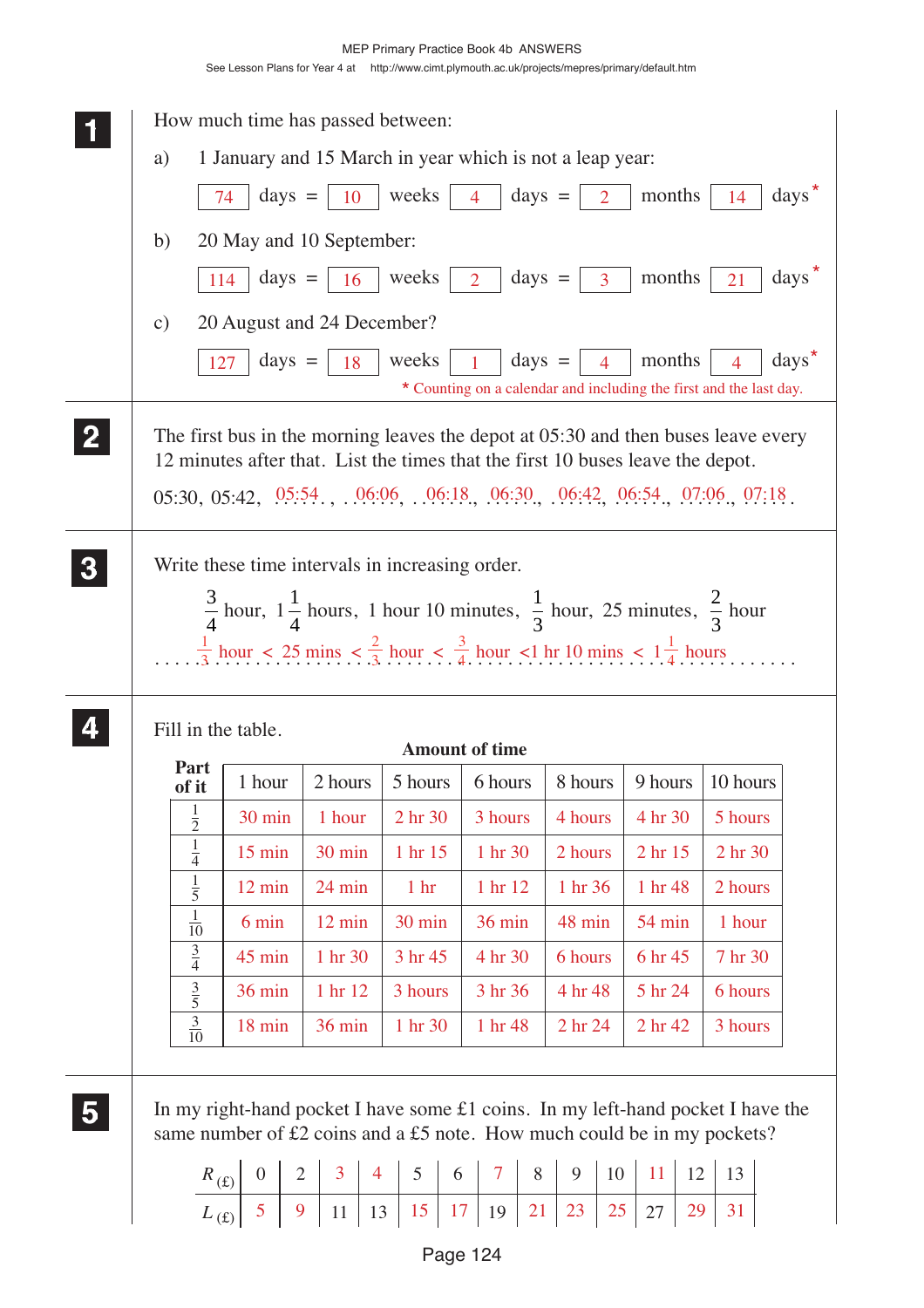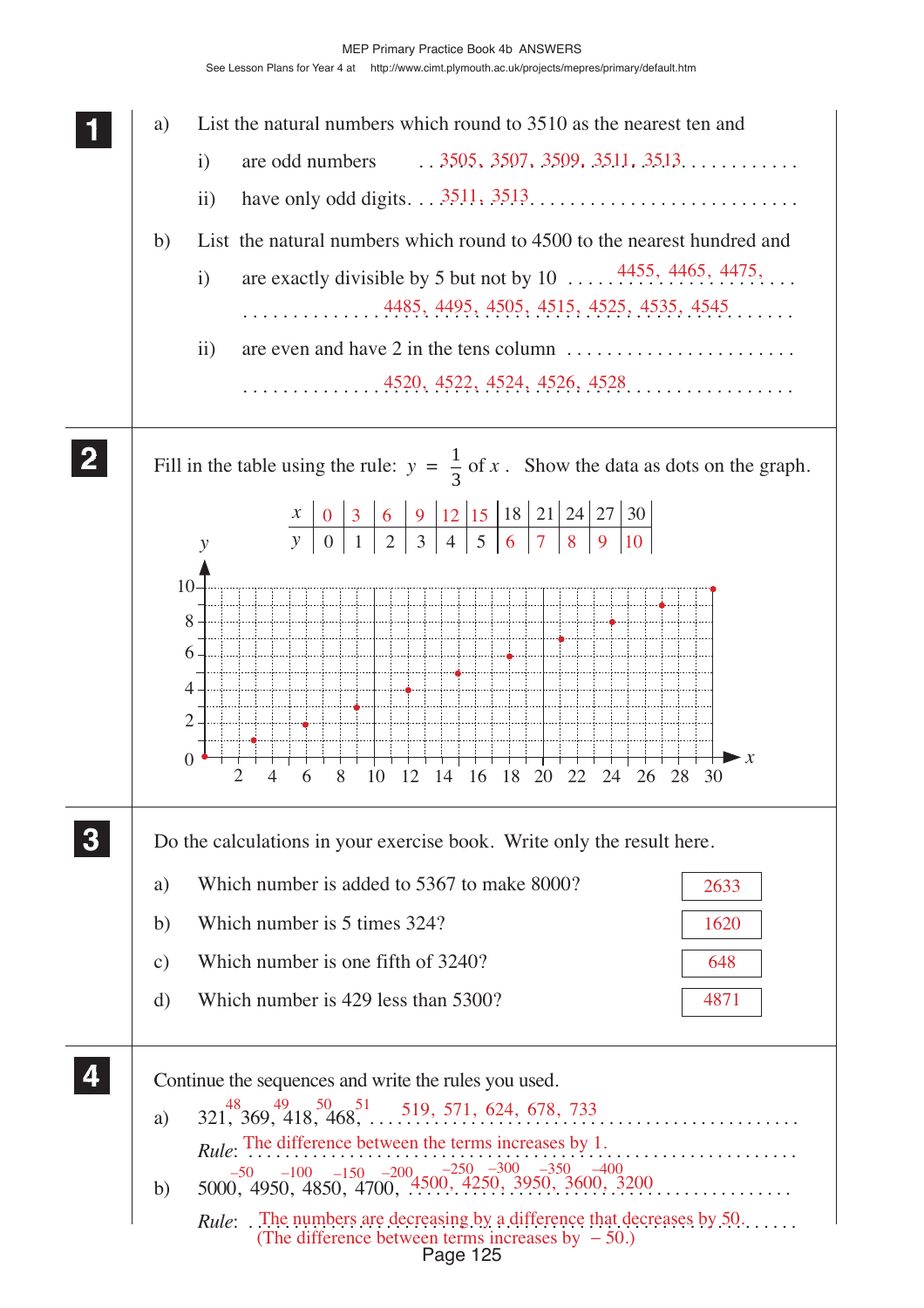MEP Primary Practice Book 4b ANSWERS See Lesson Plans for Year 4 at http://www.cimt.plymouth.ac.uk/projects/mepres/primary/default.htm

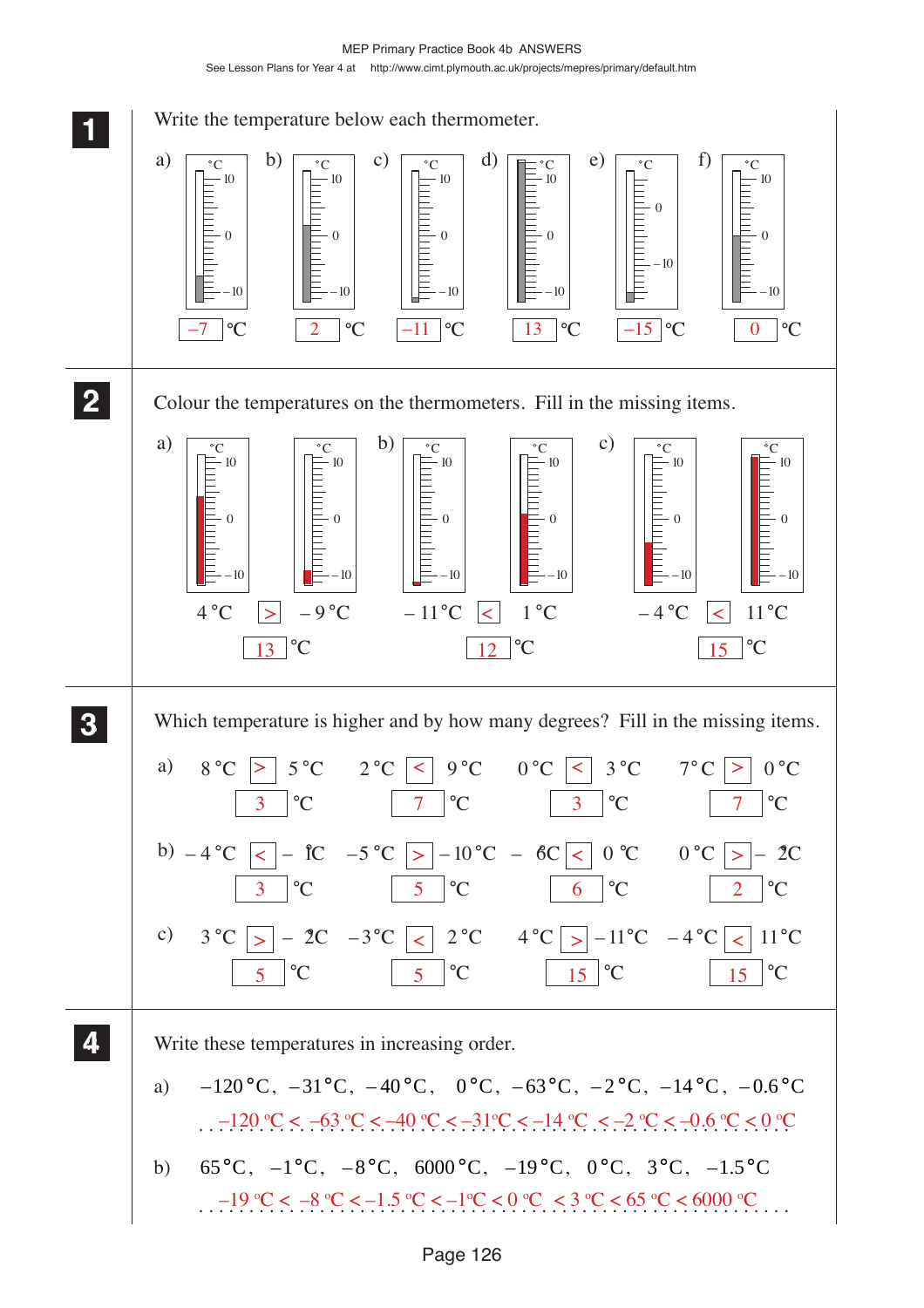**1 11 11** Read the heights of the mountains and the depths of the bottom of the sea from this geographical cross-section and write them in the boxes. *Sea level* is 0 m.

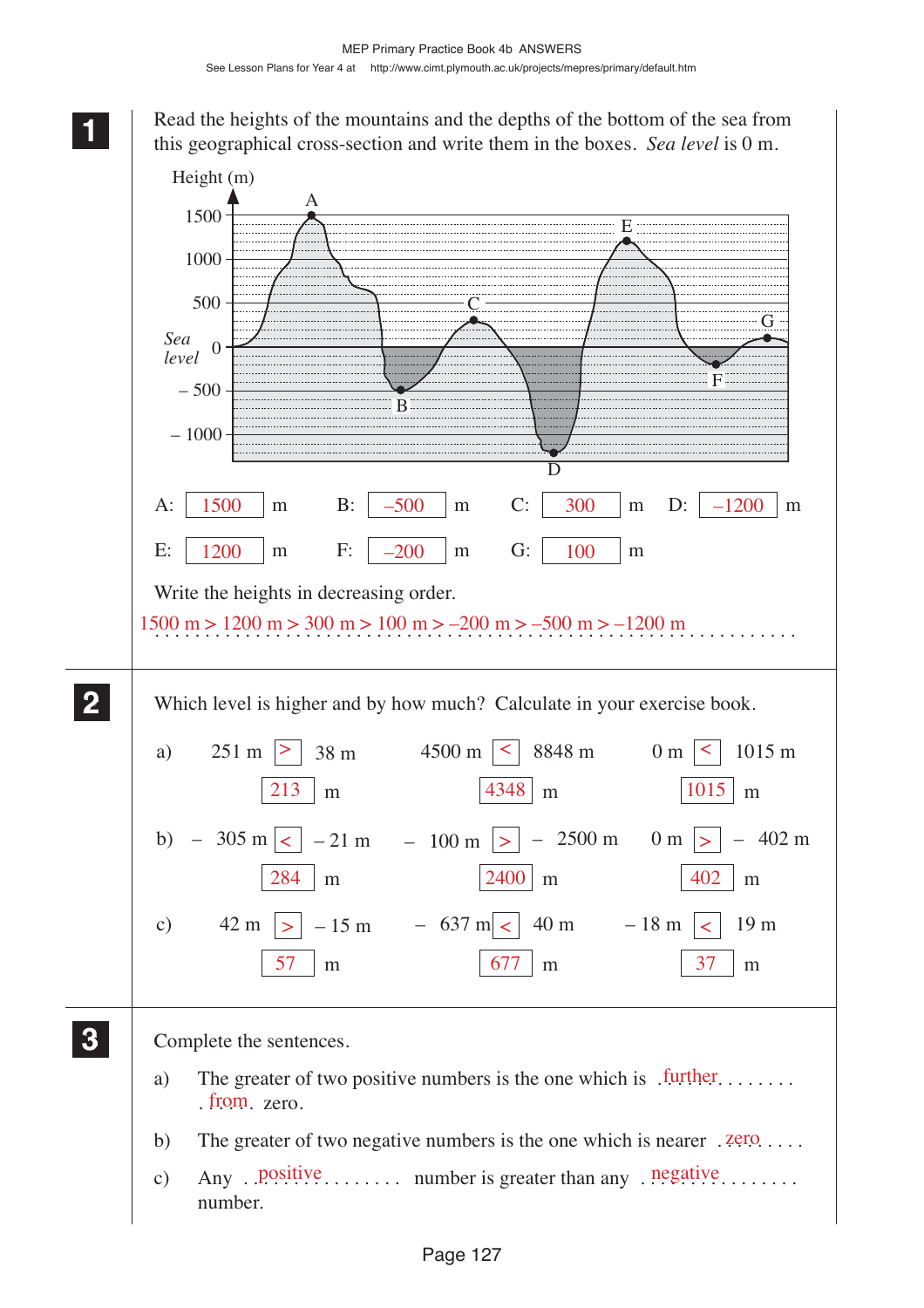**1 11** In a palm-house in the Botanical Gardens, the temperature is always kept  $8^{\circ}$ C higher than the temperature in the open air so that the palm trees will grow well. a) Complete the table to show what the two temperatures could be. b) Plot the data by drawing dots on the graph. a) Mark in *green* the whole numbers greater than – 4. b) Mark – 4 in *red*. c) Mark in *yellow* the whole numbers less than – 4. Continue the sequences for 3 terms in both directions. a)  $\frac{-15}{-15}$ ,  $\frac{-12}{-9}$ ,  $\frac{-9}{-6}$ ,  $\frac{-3}{-3}$ , 0, 3, 6, 9,  $\frac{12}{-12}$ ,  $\frac{15}{-15}$ ,  $\frac{18}{-18}$ b)  $\frac{-30}{-30}$ ,  $\frac{-23}{-23}$ ,  $\frac{-16}{-16}$ ,  $-9$ ,  $-2$ , 5, 12,  $\frac{19}{-19}$ ,  $\frac{26}{-26}$ ,  $\frac{33}{-25}$ c)  $\frac{-90}{ }$ ,  $\frac{-40}{ }$ ,  $\frac{10}{ }$ , 60, 110, 160, 210,  $\frac{260}{ }$ ,  $\frac{310}{ }$ ,  $\frac{360}{ }$ d)  $\frac{-1}{\sqrt{9}}, \frac{-\frac{7}{9}}{\sqrt{9}}, \frac{-\frac{3}{9}}{\sqrt{9}}, -\frac{3}{9}$ 9  $, -\frac{1}{2}$ 9  $\frac{1}{\sqrt{2}}$ 9  $\frac{3}{2}$ 9  $\frac{-1}{9}, \frac{-\frac{7}{9}}{9}, \frac{-\frac{5}{9}}{9}, -\frac{3}{9}, -\frac{1}{9}, \frac{1}{9}, \frac{3}{9}, \frac{\frac{5}{9}}{9}, \frac{\frac{7}{9}}{9}, \frac{1}{9}$ Temperature outside  $({}^{\circ}C)$ Temperature inside  $({}^{\circ}C)$ 0  $\vert -3 \vert -8 \vert 2$  $1 | 12 |- 1 | 6$  $5$  |  $-4$ 0 **2 22 22**  $-10$   $-4$  0 10 **3 33 33**  $\mathcal{D}$ 4 6  $8^{\circ}$  $-10-$ 12 *y x* Temperature outside  $({}^{\circ}C)$  $-14$  $0 \t2 \t4 \t6 \t8 \t10$ Temperature inside  $({}^{\circ}C)$  $10 - 8 - 6 - 4 - 2 = 0 = 2$  4 6 8  $-7$  | 4 |  $-9$  |  $-2$  | 5 |  $-4$  |  $-8$  $8$  | 5 | 0 | 10 | 1 | 12 | -1 | 6 | 13 | 4 YYYYYY R GG GG G GG G G GGG GG –4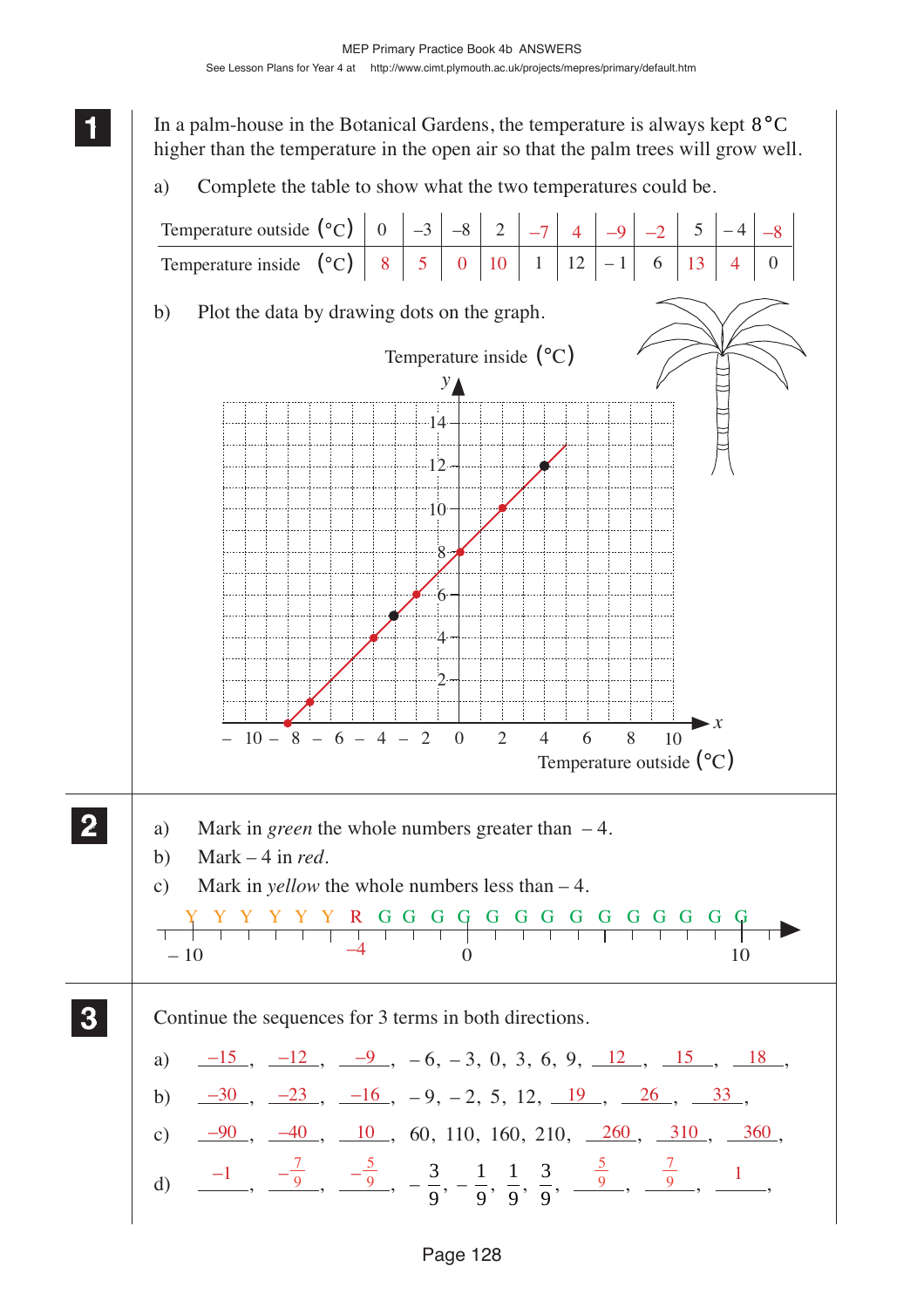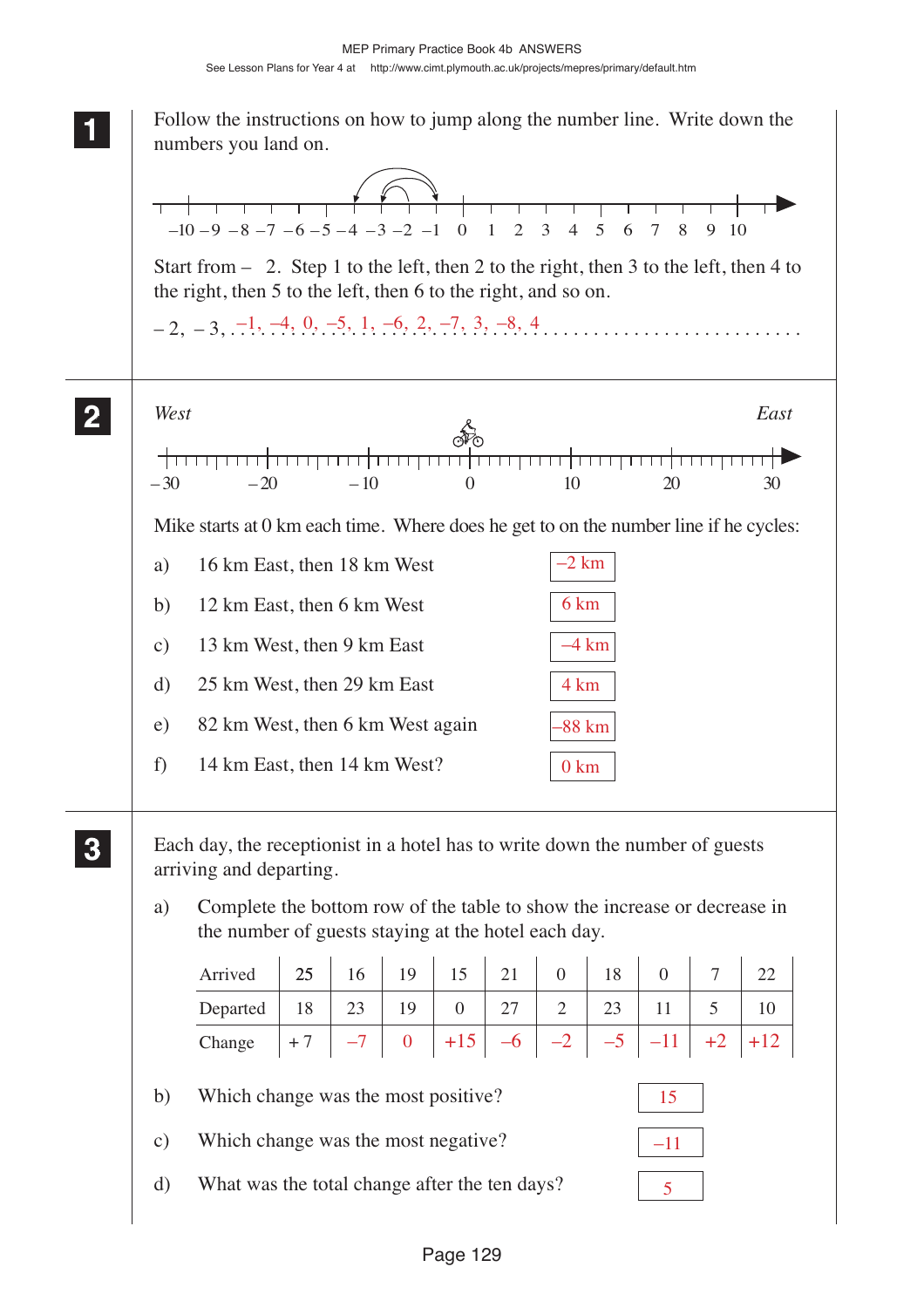MEP Primary Practice Book 4b ANSWERS See Lesson Plans for Year 4 at http://www.cimt.plymouth.ac.uk/projects/mepres/primary/default.htm

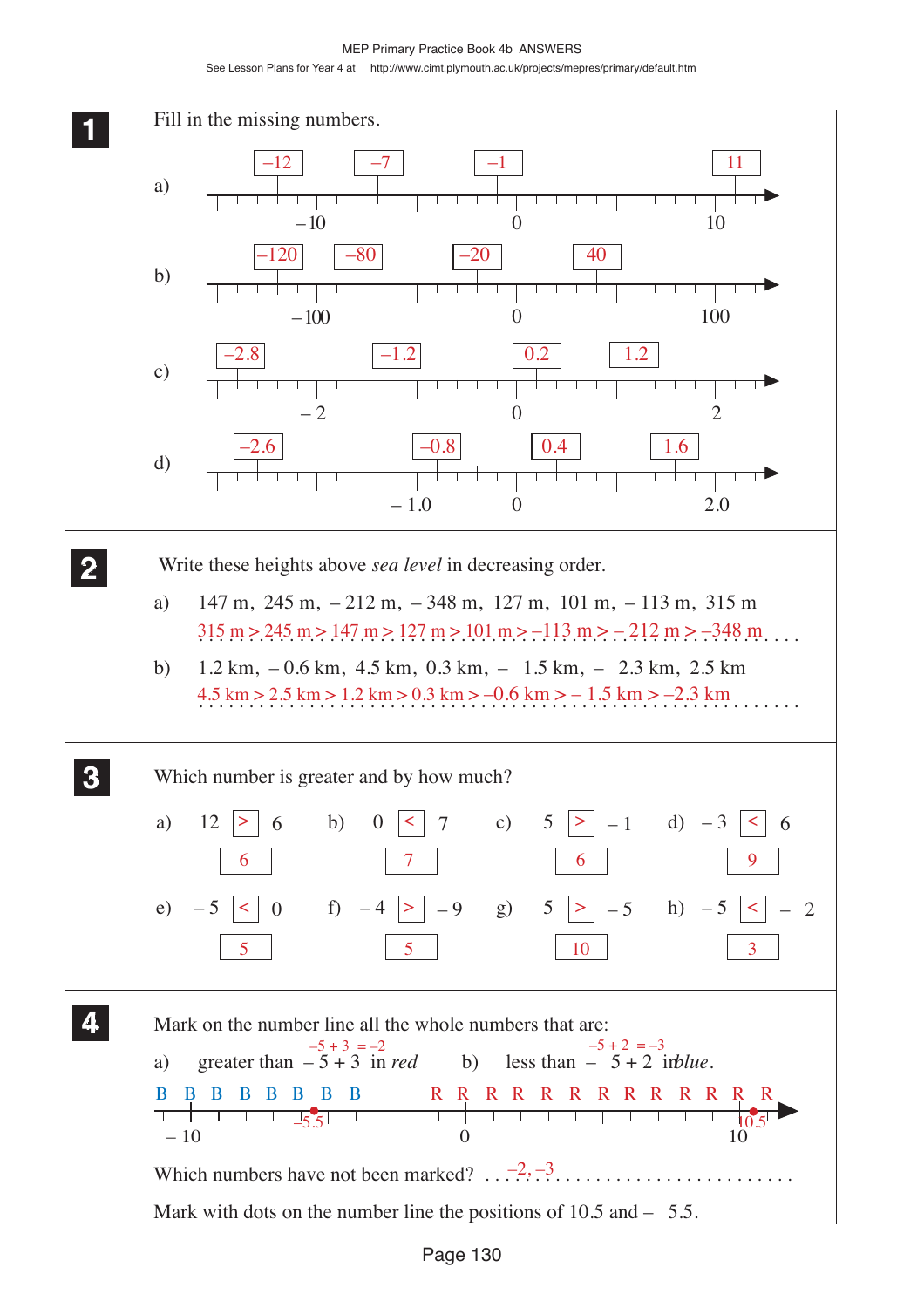**1 11** Charlie drew a diagram to show his income  $(+)$  and spending  $(-)$  last week. Money  $(f)$ 30 20 + +  $10 -$ . . . . . . . ......................................  $\overline{0}$ – – – – – – . . . . . . . . . . . . . . . . .  $-10-$ –20 Sun Mon Tue Wed Thu Fri Sat Sun a) Fill in how much he earned or spent each day. *Sun. Mon. Tue. Wed. Thu. Fri. Sat. Next Sun.*  $£30$   $\begin{vmatrix} -& 28 \\ -& 10 \end{vmatrix}$   $-£10$   $\begin{vmatrix} -& 25 \\ -& 10 \end{vmatrix}$   $-£10$   $\begin{vmatrix} -& 26 \\ -& 10 \end{vmatrix}$   $-£4$ b) How much did he save last week?  $\dots$   $\overset{\text{f3}}{\dots}$  .......................... **2 22** Write additions and subtractions from the diagram. (e.g.  $-6+4 = -2$ ) **22** *y* - 4 - 3 - 2 - 1 0 1 2 3 4 5 6 7 8 9 10 11 12 13  $x$  –8 –7 –6 –5 –4 –3 –2 –1 0 1 2 3 4 5 6 7 8 9 Write the rule.  $y = x + 4$   $x = y - 4$   $4 = y - x$ **3 33** Complete the drawings so that the money is equal to the balance given. **33** a)  $\text{\pounds}0: (1) (1) | -1 | (1) | -1 | | -1 |$  b)  $\text{\pounds}6:$  $-1$ ||-1|| b)  $\textbf{f6}: (1)(1)$ |-1| $(1)(1)(1)(1)(1)$ c) – £4:  $\boxed{-1}$ c)  $- f4: \begin{vmatrix} -1 & 1 & 1 \end{vmatrix}$   $-1 \begin{vmatrix} 1 & 1 & 1 \end{vmatrix}$   $-1 \begin{vmatrix} -1 & 1 & 1 \end{vmatrix}$   $-1 \begin{vmatrix} -1 & 1 & 1 \end{vmatrix}$   $-1 \begin{vmatrix} -1 & 1 & 1 \end{vmatrix}$   $-1 \begin{vmatrix} -1 & 1 & 1 \end{vmatrix}$ e)  $\text{\pounds}3: -1 \ (1) \ (1) \ (1) \ (1)$ f)  $- f6: (1)$   $-1 (1)$  $|-1|$   $|-1|$   $|-1|$   $|-1|$ – 1  $\vert -1 \vert$ **4 44** How much money does each person really have? **44** Alan has £16 but owes £3.  $\left| \begin{array}{c} \pm 13 \\ \pm 13 \end{array} \right|$  Betty has £40 but owes £25.  $\left| \begin{array}{c} \pm 15 \\ \pm 15 \end{array} \right|$ **Cindy has £24 but owes £25.**  $\vert -\pounds1 \vert$  **Daniel owes £39 and has £39.**  $\vert 0 \vert$ **E**lla has debts of £100 but has £1000 in her bank account. £900 Freddie has £10.50 in his piggy bank but owes his sister £2.50. £8 George has £2.20 in cash but owes his Mum £3.20.  $\vert -\text{\pounds}1.00 \rangle$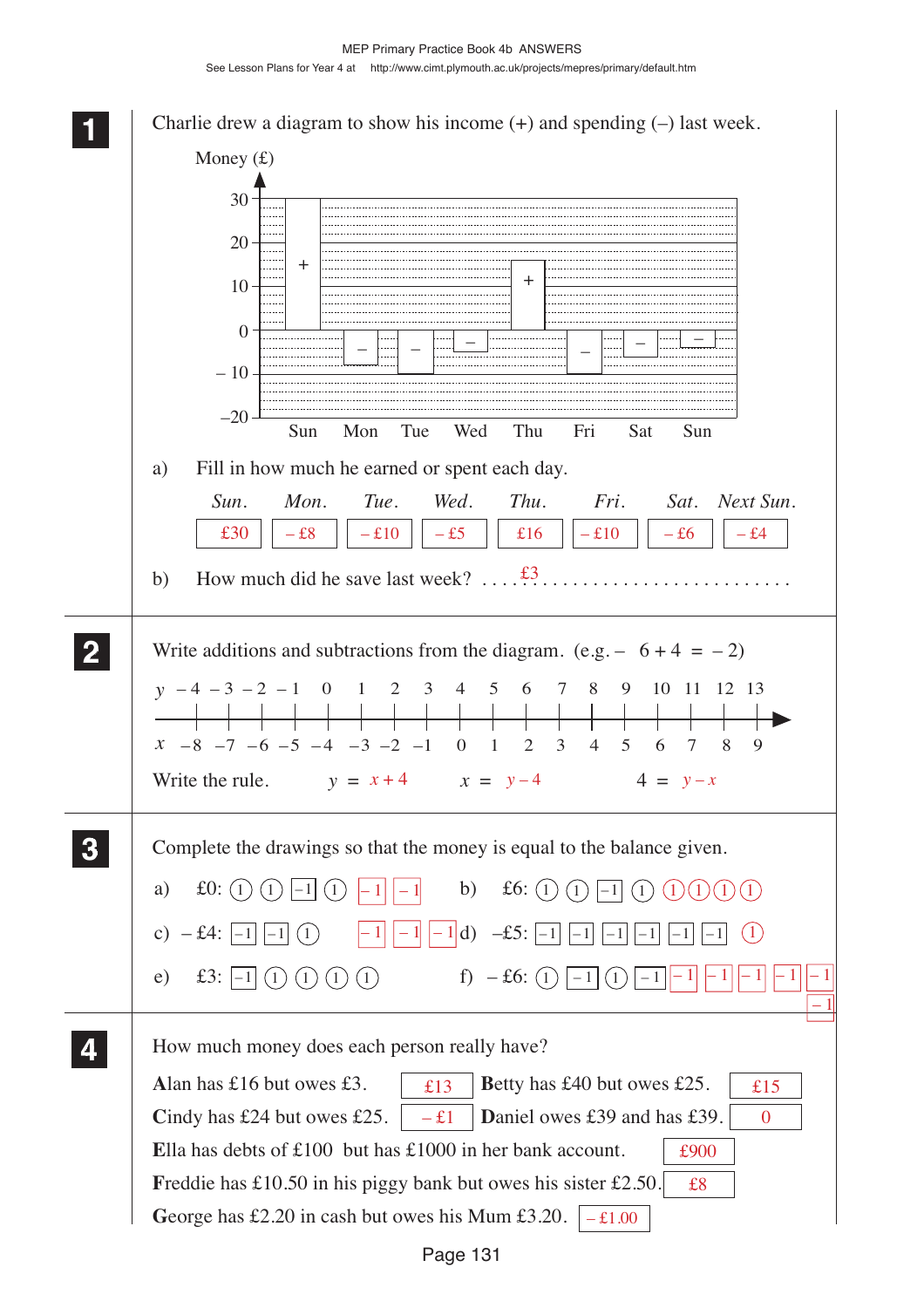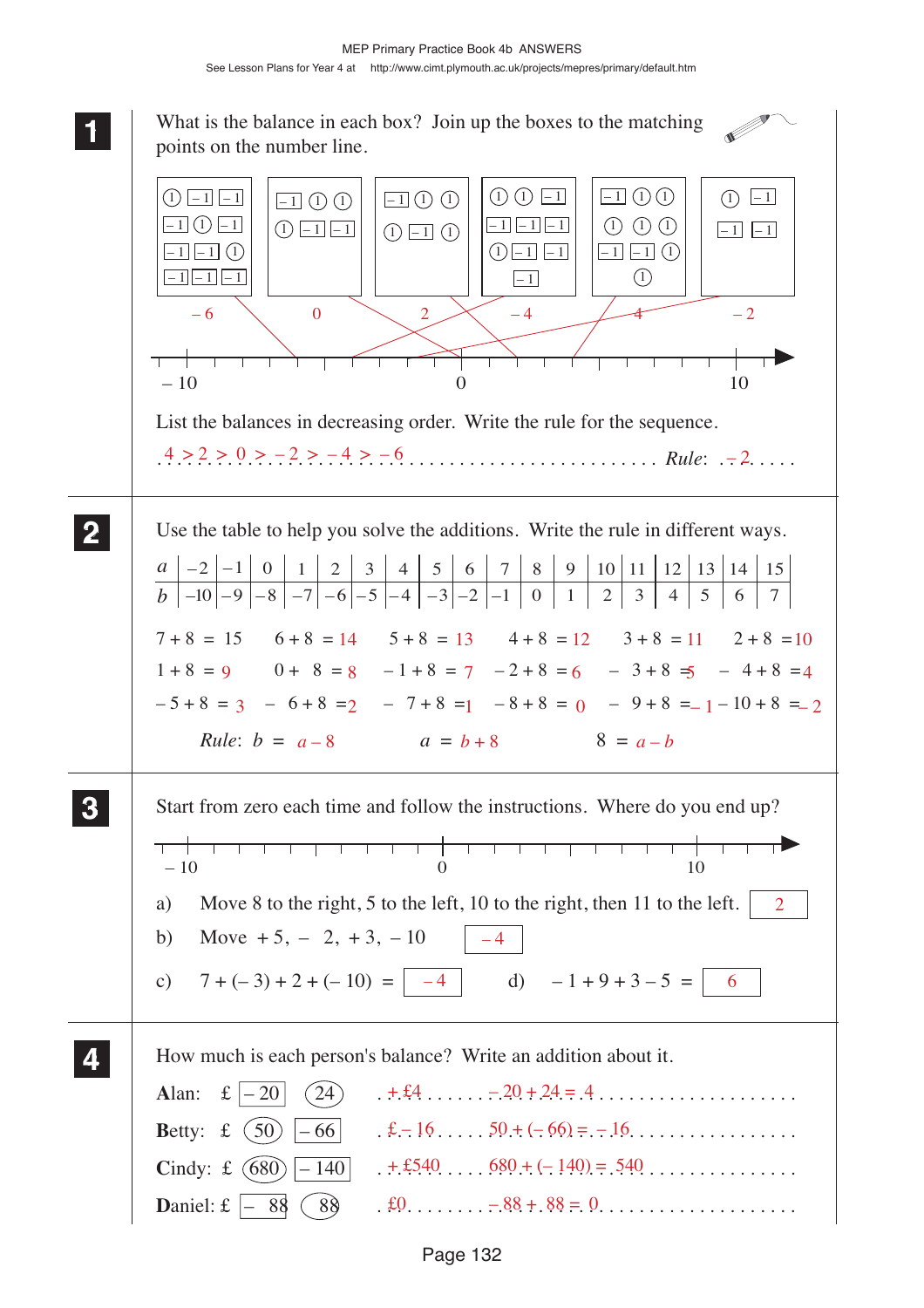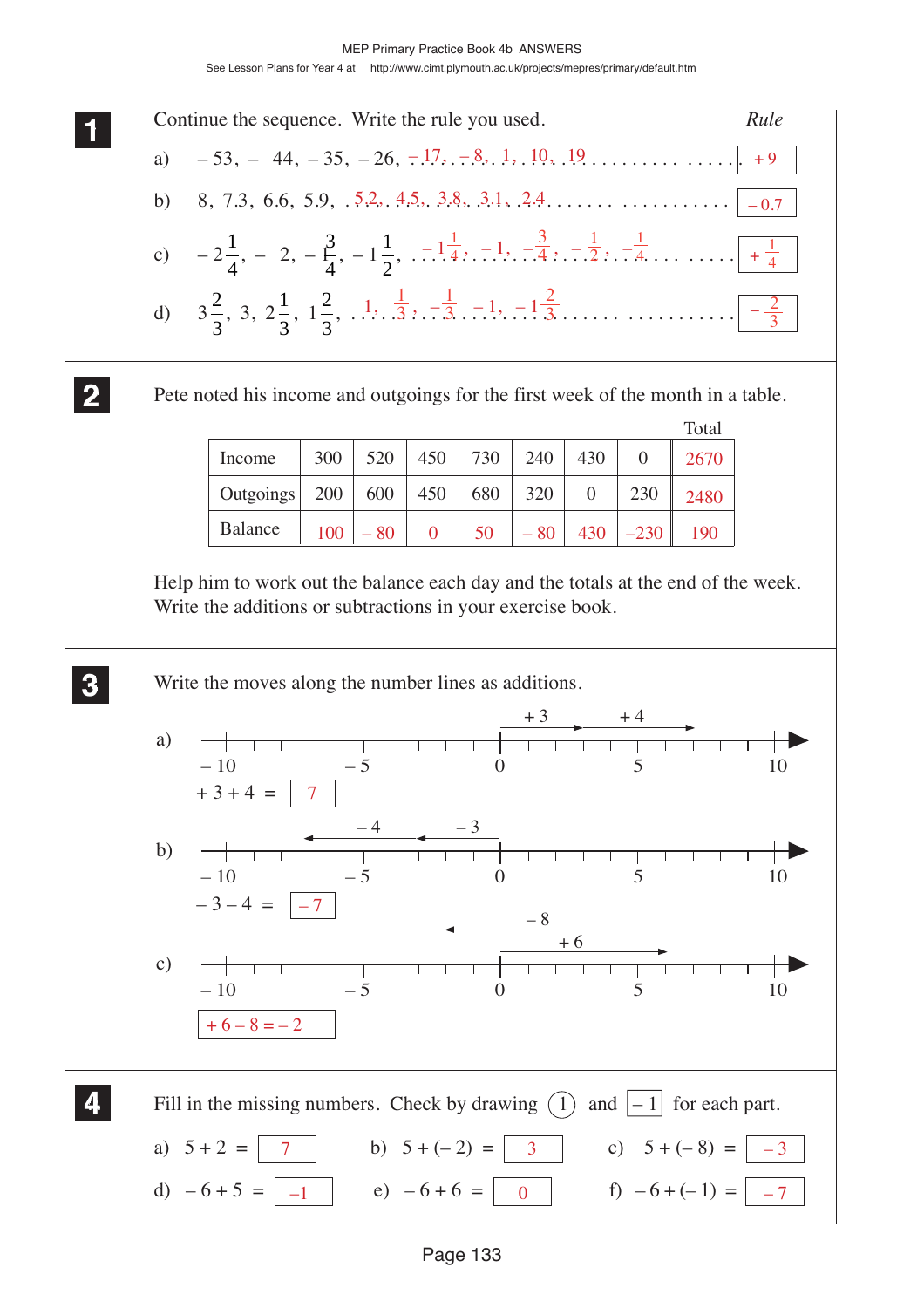|          | Complete the drawings to match the balances. Write additions about them.                                                                                                                                                                                                                                                                                                                                                                        |
|----------|-------------------------------------------------------------------------------------------------------------------------------------------------------------------------------------------------------------------------------------------------------------------------------------------------------------------------------------------------------------------------------------------------------------------------------------------------|
|          | E.g.<br>$3 + (-3) = 0$<br>£0: $\bigcirc$ $\bigcirc$ $\bigcirc$ $\bigcirc$ $\bigcirc$ $\bigcirc$ $\bigcirc$ $\bigcirc$ $\bigcirc$ $\bigcirc$ $\bigcirc$ $\bigcirc$ $\bigcirc$ $\bigcirc$ $\bigcirc$ $\bigcirc$ $\bigcirc$ $\bigcirc$ $\bigcirc$ $\bigcirc$ $\bigcirc$ $\bigcirc$ $\bigcirc$ $\bigcirc$ $\bigcirc$ $\bigcirc$ $\bigcirc$ $\bigcirc$ $\bigcirc$ $\bigcirc$ $\bigcirc$ $\bigcirc$ $\bigcirc$ $\bigcirc$ $\bigcirc$ $\bigcirc$<br>a) |
|          |                                                                                                                                                                                                                                                                                                                                                                                                                                                 |
|          | c) £4: $\boxed{-1}$ (1) $\boxed{-1}$ (1) (1) (1) (1) $\boxed{0}$ 6+(-2) = 4                                                                                                                                                                                                                                                                                                                                                                     |
|          | d) $-£3$ : ① ① <del><math>-1</math> <math>-1</math></del> $-1$ $-1$ $-1$ $-1$ $-1$ $2 + (-5) = -3$                                                                                                                                                                                                                                                                                                                                              |
|          |                                                                                                                                                                                                                                                                                                                                                                                                                                                 |
|          | Use the diagram to help you solve the additions.                                                                                                                                                                                                                                                                                                                                                                                                |
|          | $-5$ $-4$ $-3$ $-2$ $-1$ 0 1 2 3 4 5 6 7 8 9<br>10 11                                                                                                                                                                                                                                                                                                                                                                                           |
|          |                                                                                                                                                                                                                                                                                                                                                                                                                                                 |
|          | $-8$ $-7$ $-6$ $-5$ $-4$ $-3$ $-2$ $-1$ 0 1 2 3<br>$4 \quad$<br>5 6 7 8                                                                                                                                                                                                                                                                                                                                                                         |
|          | $3+2=5$ $3+(-2) = 1$ $3+(-6) = -3$ $-2+3=1$                                                                                                                                                                                                                                                                                                                                                                                                     |
|          | $3+1 = 4$ $3+(-3) = 0$ $3+(-7) = -4$ $-5+3 = -2$                                                                                                                                                                                                                                                                                                                                                                                                |
|          | $3 + 0 = 3$ $3 + (-4) = -1$ $3 + (-8) = -5$ $0 + 3 = 3$<br>$3 + (-1) = 2$ $3 + (-5) = -2$ $3 + (-9) = -6$ $2 + 3 = 5$                                                                                                                                                                                                                                                                                                                           |
|          |                                                                                                                                                                                                                                                                                                                                                                                                                                                 |
| $\bf{3}$ | Use the diagram to help you solve the additions.                                                                                                                                                                                                                                                                                                                                                                                                |
|          | $-10$ $-9$ $-8$ $-7$ $-6$ $-5$ $-4$ $-3$ $-2$ $-1$ 0 1 2 3 4<br>5<br>$-7$ $-6$ $-5$ $-4$ $-3$ $-2$ $-1$ 0 1 2 3<br>8<br>$4 \quad 5$<br>6<br>$\tau$                                                                                                                                                                                                                                                                                              |
|          | $-3 + (-7) = 10$ $-3 + (-3) = -6$ $-3 + 1 = -2$ $-3 + 5 = 2$                                                                                                                                                                                                                                                                                                                                                                                    |
|          | $-3 + (-6) = 9$ $-3 + (-2) = -5$ $-3 + 2 = -1$ $-3 + 6 = 3$                                                                                                                                                                                                                                                                                                                                                                                     |
|          | $-3 + (-5) = -8$ $-3 + (-1) = -4$ $-3 + 3 = 0$ $-3 + 7 = 4$                                                                                                                                                                                                                                                                                                                                                                                     |
|          | $-3 + (-4) = -7$ $-3 + 0 = -3$ $-3 + 4 = 1$ $-3 + 8 = 5$                                                                                                                                                                                                                                                                                                                                                                                        |
|          | Follow the example. Complete the sentences. Use the number line to help you.                                                                                                                                                                                                                                                                                                                                                                    |
|          | a) $8^{\circ}$ C is greater than $3^{\circ}$ C by $5^{\circ}$ C. $8-3=5$ , $5+3=8$                                                                                                                                                                                                                                                                                                                                                              |
|          | b) $3^{\circ}$ C is $\sqrt{\text{less}}$ than $8^{\circ}$ C by $5^{\circ}$ C. $3-8 =  -5 ,  -5  + 8 = 3$                                                                                                                                                                                                                                                                                                                                        |
|          | c) 8°C is greater than $0^{\circ}$ C by $ 8^{\circ}$ C . $8-0= 8 ,  8 +0=8$                                                                                                                                                                                                                                                                                                                                                                     |
|          | d) 3°C is greater than $-2$ °C by $ 5$ °C $ $ . 3 $-(-2) =  5 $ , $ 5  + (-2) = 3$                                                                                                                                                                                                                                                                                                                                                              |
|          |                                                                                                                                                                                                                                                                                                                                                                                                                                                 |
|          | e) $-2^{\circ}$ C is less than $3^{\circ}$ C by $ 5^{\circ}$ C $ . -2-3 =  -5 ,  -5  + 3 = -2$                                                                                                                                                                                                                                                                                                                                                  |
|          | f) $-2^{\circ}$ C is $\sqrt{\text{greater}}$ than $-5^{\circ}$ C by $3^{\circ}$ C. $-2-(-5) =  3 ,  3  + (-5) = -2$                                                                                                                                                                                                                                                                                                                             |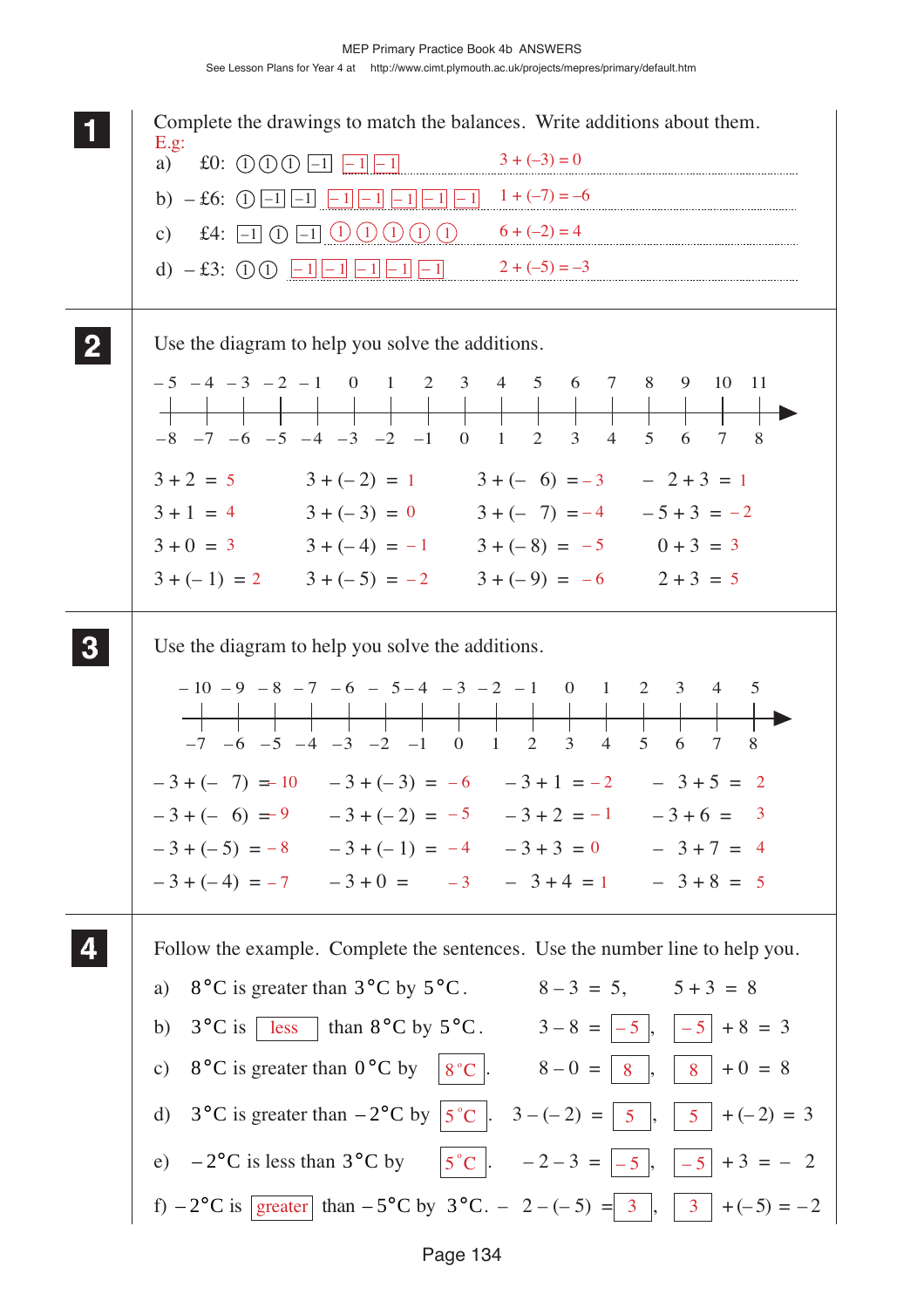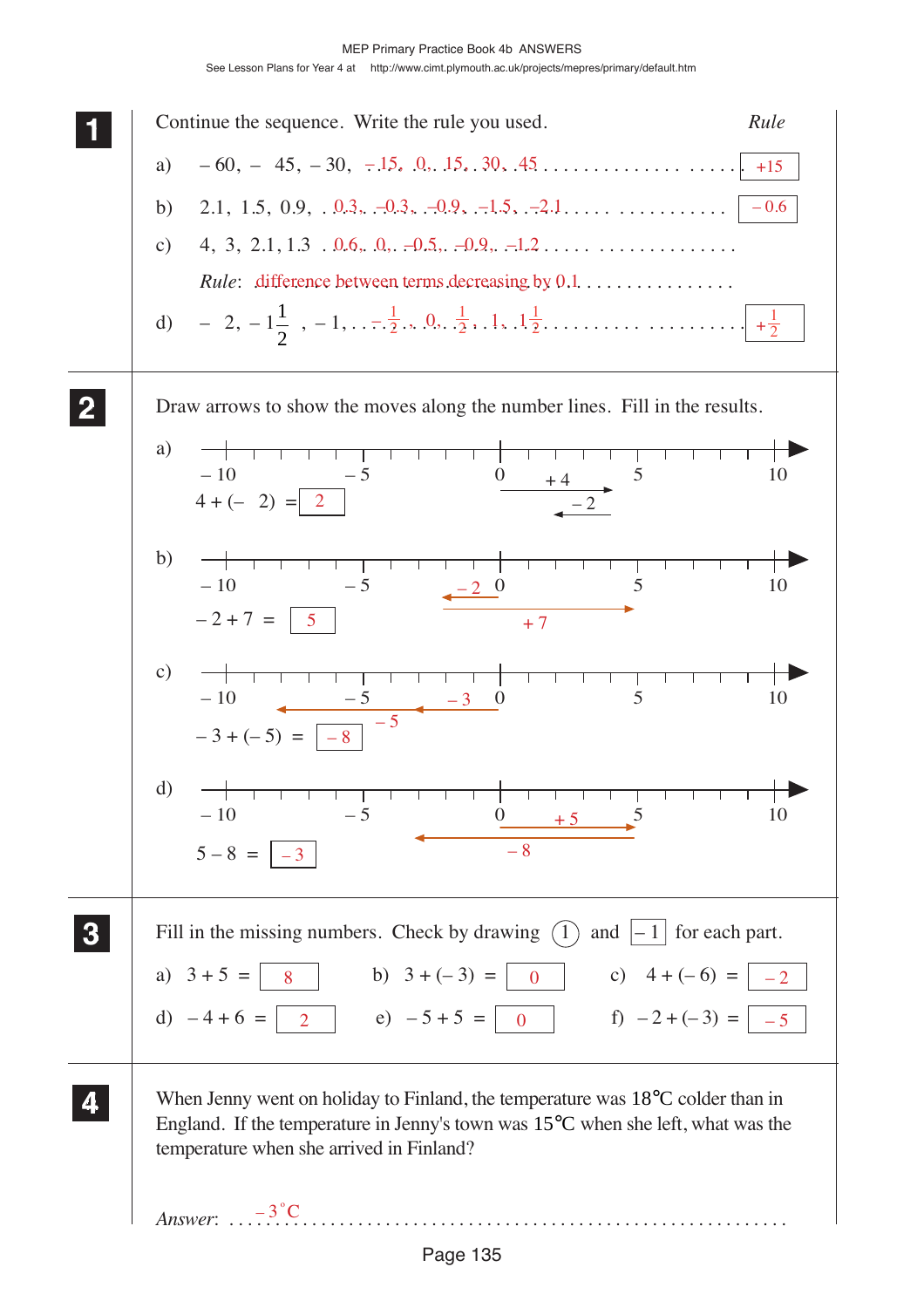| What should be put betwen the digits 3 and 4 to make a number<br>which is greater than 3 but less than 4?<br>3<br>4                                                                                                                                                                                                                                                                                                                                                                    |
|----------------------------------------------------------------------------------------------------------------------------------------------------------------------------------------------------------------------------------------------------------------------------------------------------------------------------------------------------------------------------------------------------------------------------------------------------------------------------------------|
| Which is more? How many more? Fill in the missing signs and differences.                                                                                                                                                                                                                                                                                                                                                                                                               |
| The lengths of the sides of a triangle are 3.5 cm, 19 mm and $1\frac{1}{2}$ cm.<br>What is the length of its perimeter?                                                                                                                                                                                                                                                                                                                                                                |
| Draw a diagram.<br><i>Bob Bunny</i> lives 1 km from <i>Adam Ant</i> .<br>Clark Crow lives 9 km from Bob Bunny.<br>$\rightarrow \begin{array}{c} 1 & B \end{array}$<br>Henry Hedgehog lives 3 km from Clark Crow.<br>$\overline{C}$<br>$\mathbf Q$<br>Adam Ant lives 5 km from Henry Hedgehog.<br>How far away does <i>Clark Crow</i> live from <i>Adam Ant</i> ?<br>Answer: $.8 \text{ km}$                                                                                            |
| The perimeter of a rectangle is 154 cm. We can cut the rectangle into<br>10 congruent squares by drawing lines parallel to its sides.<br>What is the area of the rectangle? (Draw a diagram to help you.)<br>10 x<br>a<br>or<br>10x<br>Answer: $154 = 22x \rightarrow x = 7 \rightarrow A = 7 \times 70 = 490$<br>So the area of this rectangle is 490 cm <sup>2</sup><br>So the area of this rectangle is 490 cm <sup>2</sup><br>So the area of this rectagle is 1210 cm <sup>2</sup> |
| The product of four adjacent natural numbers is 3024. What are these numbers?                                                                                                                                                                                                                                                                                                                                                                                                          |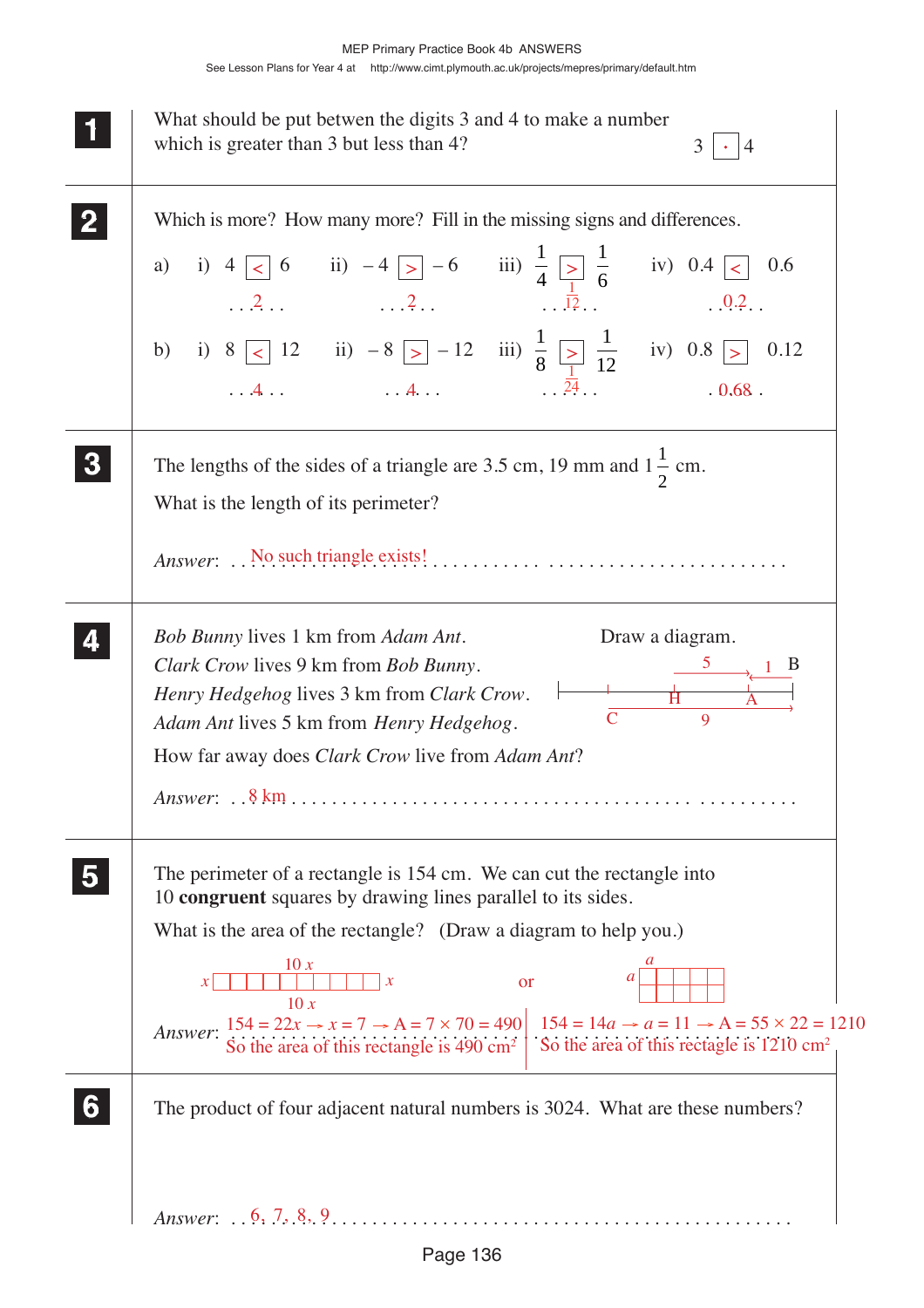How many different 3-digit numbers can you make from these number cards?  $1|2|3|4|5$ a) Continue the list.  $123, 124, 125, 132, 134, 135, 142, 143, 145, 152, 153, 154 \ldots \ldots$  $213, 214, 215, .231, 234, 235, 241, 243, 245, 251, 253, 254. \ldots \ldots$  $312, 314, . .315, .321, .324, .325, .341, .342, .345, .351, .352, .354... \dots$  $412, \frac{413}{15}, \frac{415}{15}, \frac{421}{15}, \frac{423}{15}, \frac{425}{15}, \frac{431}{15}, \frac{432}{15}, \frac{435}{15}, \frac{451}{15}, \frac{452}{15}, \frac{453}{15}, \ldots$  $512, 513, 514, 521, 523, 524, 531, 532, 534, 541, 542, 543 \ldots \ldots$ b) Continue drawing the tree diagram. Calculate the perimeter and area of this rectangle if  $a = 21$  cm,  $b = 150$  mm.  $P = (21 + 15) \times 2 = 2 \times 36 = 72$  (cm) *A* = . . . . . . . . . . . . . . . . . . . . . . . . . . . . . . . . . . . . . . . 315 cm2 What is the smallest positive whole number which is exactly divisible by 1, 2, 3, 4 and 5? In an opaque bag, there are 10 *black* and 30 *white* marbles. What is the smallest number of marbles you must take out of the bag (with your eyes closed) to be **certain** of getting 2 marbles which are the same colour? List the numbers between 999 and 10 000 which have 2 as the sum of their digits.  $2 \times 3 \times 3 \times 4 \times 5$  **11 22** *a b* **33 44 55** 1001, 1010, 1100, 2000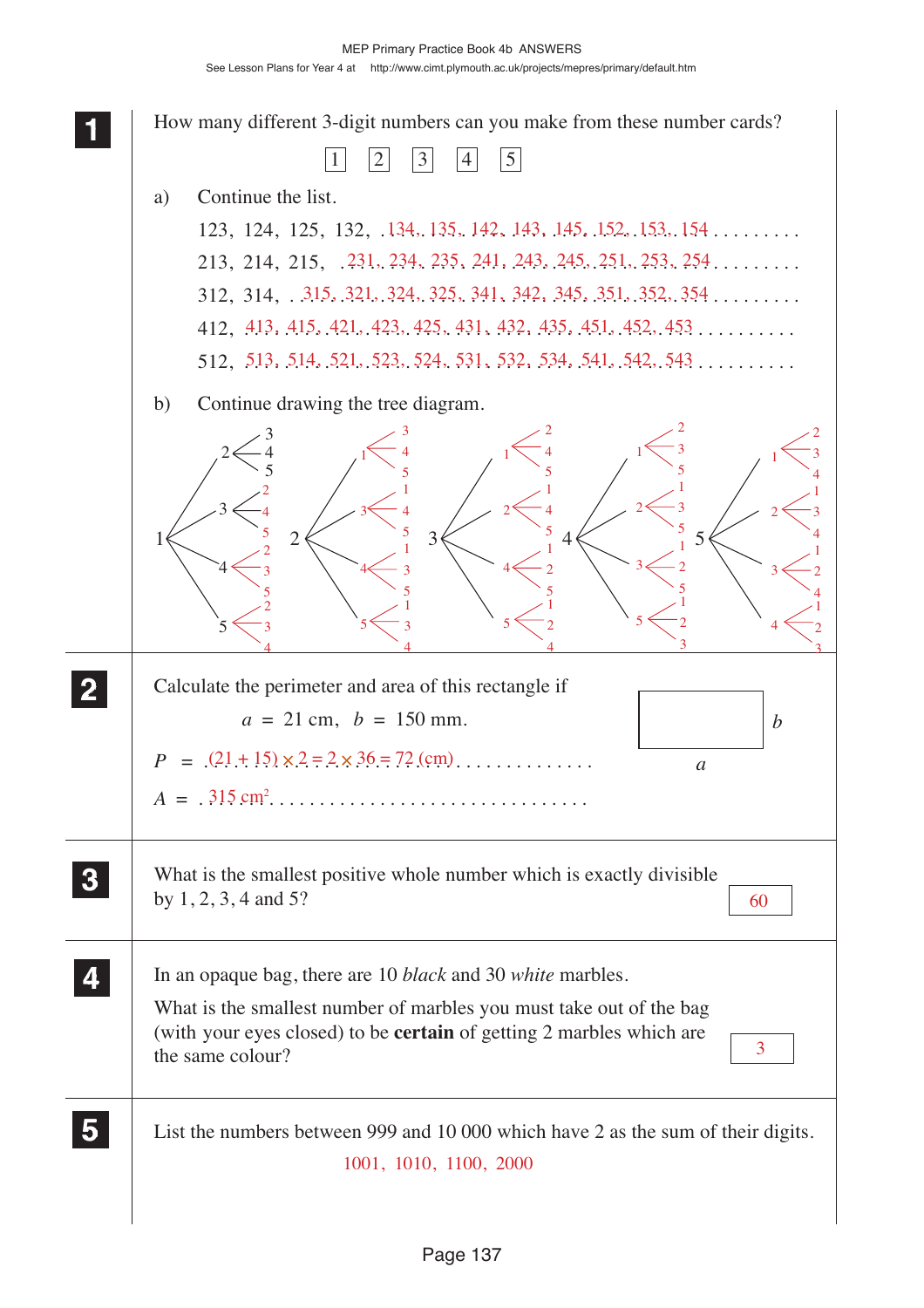| Continue the list.<br>a)<br>111, 112, 113, 114, .121, 122, 123, 124, 131, 132, 133, 134, 141, 142,<br>211, 212, 213, 214, 221, 222, 223, 224, 231, 232, 233, 234, 241, 242,<br>311, 312, 313, 314, 321, 322, 323, 324, 331, 332, 333, 334, 341, 342,<br>411, 412, 413, 414, 421, 422, 423, 424, 431, 432, 433, 434, 441, 442,<br>Draw a tree diagram in your exercise book to show all the possibilities.<br>b)<br>$\mathbf{2}$<br>Write the smallest natural multiple of $2, 3, 4, 5$ and 6.<br>60<br>(or 0, where zero is defined as a natural number)<br>A hard-working tailor in <i>Wonderland</i> was given a 14 m length of magic material.<br>$\boldsymbol{3}$<br>Each day he had to cut 2 m from it with magic scissors. While he was cutting<br>he could make a wish and his wish would be granted.<br>How many wishes could the tailor make?<br>6<br>A patient in a hospital has to take a pill every half an hour. |  |
|-------------------------------------------------------------------------------------------------------------------------------------------------------------------------------------------------------------------------------------------------------------------------------------------------------------------------------------------------------------------------------------------------------------------------------------------------------------------------------------------------------------------------------------------------------------------------------------------------------------------------------------------------------------------------------------------------------------------------------------------------------------------------------------------------------------------------------------------------------------------------------------------------------------------------------|--|
|                                                                                                                                                                                                                                                                                                                                                                                                                                                                                                                                                                                                                                                                                                                                                                                                                                                                                                                               |  |
|                                                                                                                                                                                                                                                                                                                                                                                                                                                                                                                                                                                                                                                                                                                                                                                                                                                                                                                               |  |
|                                                                                                                                                                                                                                                                                                                                                                                                                                                                                                                                                                                                                                                                                                                                                                                                                                                                                                                               |  |
|                                                                                                                                                                                                                                                                                                                                                                                                                                                                                                                                                                                                                                                                                                                                                                                                                                                                                                                               |  |
|                                                                                                                                                                                                                                                                                                                                                                                                                                                                                                                                                                                                                                                                                                                                                                                                                                                                                                                               |  |
|                                                                                                                                                                                                                                                                                                                                                                                                                                                                                                                                                                                                                                                                                                                                                                                                                                                                                                                               |  |
|                                                                                                                                                                                                                                                                                                                                                                                                                                                                                                                                                                                                                                                                                                                                                                                                                                                                                                                               |  |
|                                                                                                                                                                                                                                                                                                                                                                                                                                                                                                                                                                                                                                                                                                                                                                                                                                                                                                                               |  |
|                                                                                                                                                                                                                                                                                                                                                                                                                                                                                                                                                                                                                                                                                                                                                                                                                                                                                                                               |  |
|                                                                                                                                                                                                                                                                                                                                                                                                                                                                                                                                                                                                                                                                                                                                                                                                                                                                                                                               |  |
|                                                                                                                                                                                                                                                                                                                                                                                                                                                                                                                                                                                                                                                                                                                                                                                                                                                                                                                               |  |
|                                                                                                                                                                                                                                                                                                                                                                                                                                                                                                                                                                                                                                                                                                                                                                                                                                                                                                                               |  |
|                                                                                                                                                                                                                                                                                                                                                                                                                                                                                                                                                                                                                                                                                                                                                                                                                                                                                                                               |  |
|                                                                                                                                                                                                                                                                                                                                                                                                                                                                                                                                                                                                                                                                                                                                                                                                                                                                                                                               |  |
|                                                                                                                                                                                                                                                                                                                                                                                                                                                                                                                                                                                                                                                                                                                                                                                                                                                                                                                               |  |
|                                                                                                                                                                                                                                                                                                                                                                                                                                                                                                                                                                                                                                                                                                                                                                                                                                                                                                                               |  |
|                                                                                                                                                                                                                                                                                                                                                                                                                                                                                                                                                                                                                                                                                                                                                                                                                                                                                                                               |  |
| 2 hours<br>How much time will be needed for him to take 5 pills?                                                                                                                                                                                                                                                                                                                                                                                                                                                                                                                                                                                                                                                                                                                                                                                                                                                              |  |
|                                                                                                                                                                                                                                                                                                                                                                                                                                                                                                                                                                                                                                                                                                                                                                                                                                                                                                                               |  |
| Circle the nets which can make a cube. Colour their opposite faces<br>in the same colour.                                                                                                                                                                                                                                                                                                                                                                                                                                                                                                                                                                                                                                                                                                                                                                                                                                     |  |
|                                                                                                                                                                                                                                                                                                                                                                                                                                                                                                                                                                                                                                                                                                                                                                                                                                                                                                                               |  |
| A<br>b)<br>$\rm d)$<br>a)<br>B<br>$\mathbf{C}$<br>B<br>B<br>Α                                                                                                                                                                                                                                                                                                                                                                                                                                                                                                                                                                                                                                                                                                                                                                                                                                                                 |  |
| B<br>B<br>A<br>$\mathbf{A}$                                                                                                                                                                                                                                                                                                                                                                                                                                                                                                                                                                                                                                                                                                                                                                                                                                                                                                   |  |
| $\bf{B}$<br>A                                                                                                                                                                                                                                                                                                                                                                                                                                                                                                                                                                                                                                                                                                                                                                                                                                                                                                                 |  |
|                                                                                                                                                                                                                                                                                                                                                                                                                                                                                                                                                                                                                                                                                                                                                                                                                                                                                                                               |  |
| What part of each shape has been shaded?                                                                                                                                                                                                                                                                                                                                                                                                                                                                                                                                                                                                                                                                                                                                                                                                                                                                                      |  |
| $\mathbf{b}$<br>d)<br>a)<br>$\mathbf{c})$                                                                                                                                                                                                                                                                                                                                                                                                                                                                                                                                                                                                                                                                                                                                                                                                                                                                                     |  |
|                                                                                                                                                                                                                                                                                                                                                                                                                                                                                                                                                                                                                                                                                                                                                                                                                                                                                                                               |  |
|                                                                                                                                                                                                                                                                                                                                                                                                                                                                                                                                                                                                                                                                                                                                                                                                                                                                                                                               |  |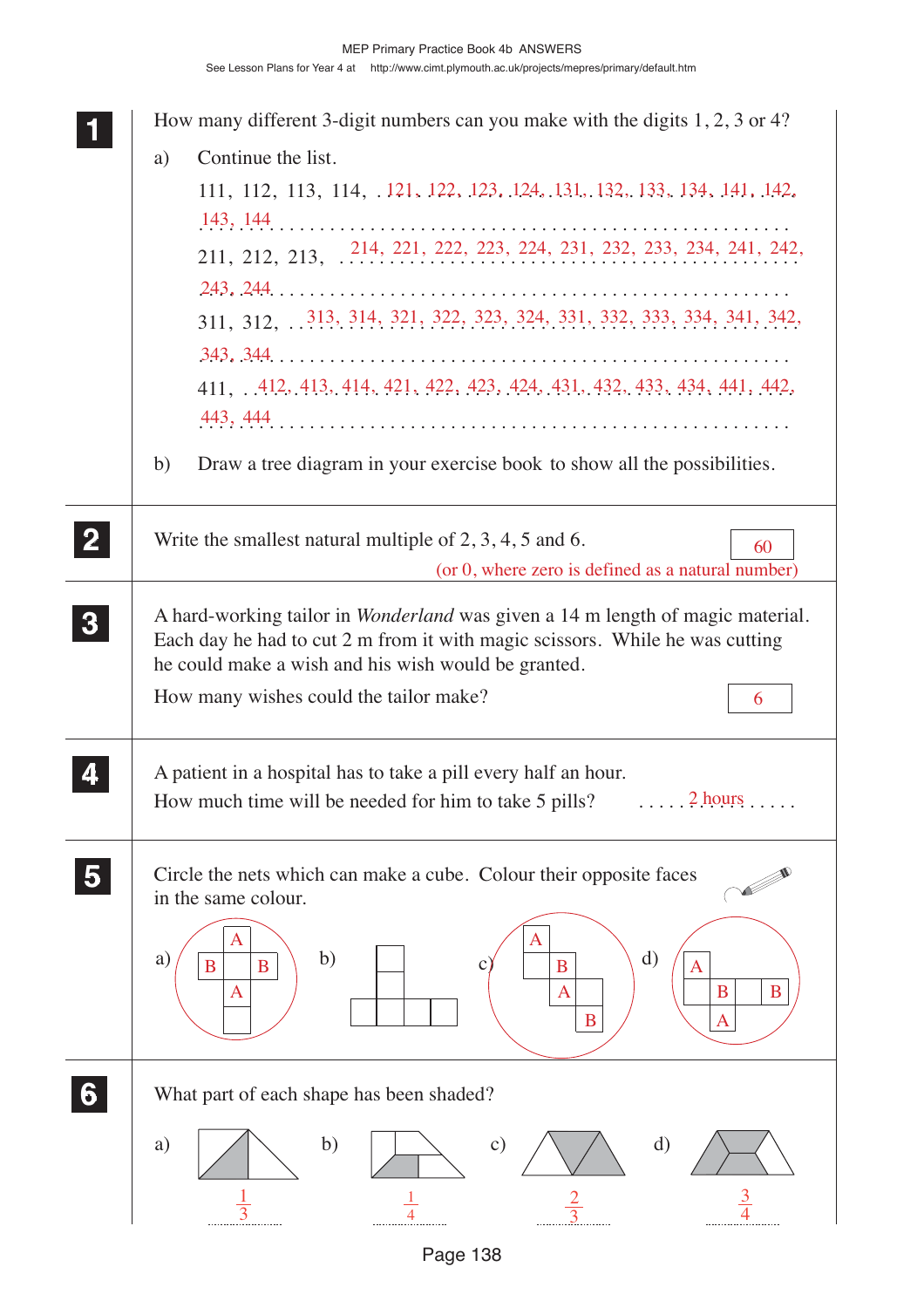| In how many different ways can you lay out 3 <i>red</i> and 2 <i>blue</i> eggs in a row?<br>RRRBB, RRBRB, RRBBR, RBRRB, RBRBR, RBBRR,<br>Cotinue the list.                                                                                                                                                                 |
|----------------------------------------------------------------------------------------------------------------------------------------------------------------------------------------------------------------------------------------------------------------------------------------------------------------------------|
| List the numbers btween 999 and 3000 which have 3 as the sum of their digits.<br>$1002, 1011, 1020, 1101, 1110, 1200, 2001, 2010, 2100, \ldots$                                                                                                                                                                            |
| Five children are taking part in a chess competition. Each child has to play each<br>of the others. How many games have been played when each child has played<br>2 games<br>a)<br>Trials:<br>5.<br>3 games?<br>b)<br>Trials:<br>not<br>possible                                                                           |
| What is the most number of parts you can divide a circle into by drawing 4 lines?<br>Trials:<br>11<br>10<br>9<br>11                                                                                                                                                                                                        |
| Can the sum of 3 adjacent natural numbers be these numbers? If so, write an<br>addition to show it. If not, give your reason. The number has to be divisible by 3.<br>$2000 \times$<br>$2001 \checkmark$<br>$2002 \times$<br>b)<br>$\mathbf{c})$<br>a)                                                                     |
| A 100 m long train passes completely through a 200 m long tunnel in exactly<br>1 quarter of a minute.<br>If the train travels at a steady speed, how many km does it cover every hour?<br>20 m every second $\rightarrow$ 1.2 km every minute $\rightarrow$ 72 km every hour<br>Answer: The train covers 72 km every hour. |